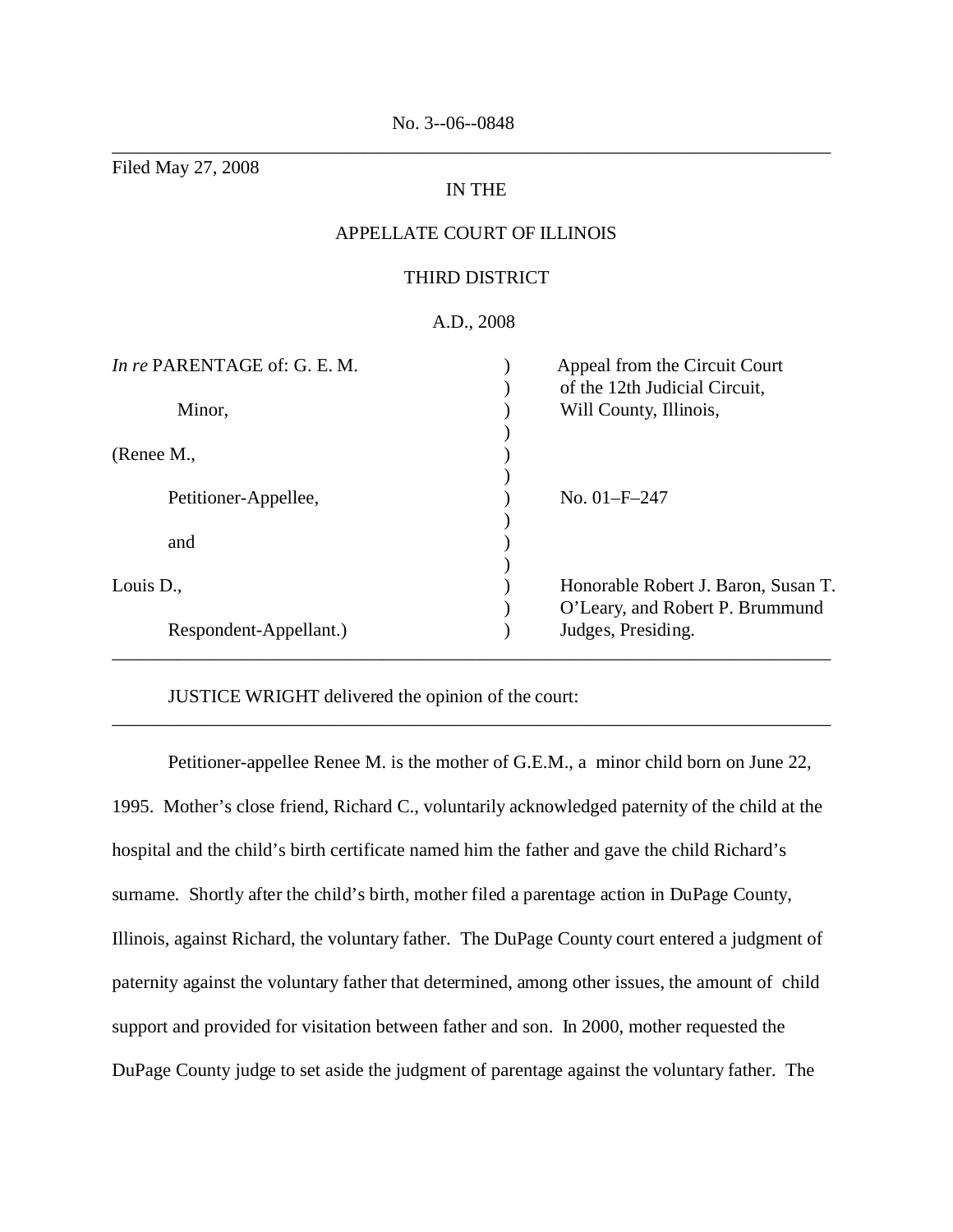trial court granted her request and vacated "any judgments for child support" entered against Richard. The court order added "all prior orders of parentage are hereby vacated, too."

 A year later, mother filed a petition to determine the existence of a father/child relationship against respondent-appellant Louis D. in Will County, Illinois. Respondent filed a motion to dismiss the case pursuant to section 2-619(a) of the Code of Civil Procedure (735 ILCS 5/2-619(a) (West 2006)), which the trial judge denied. The court entered a judgment of parentage against respondent based upon court-ordered DNA testing results. Respondent appeals the denial of his motion to dismiss and the judgment of parentage entered against him. We reverse the trial court's ruling.

#### BACKGROUND

G.E.M., formerly known as G.E.C., was born at Northwestern Memorial Hospital on June 22, 1995, to petitioner Renee M., the mother of the child. Mother acknowledges relationships with three men at or near the time of the child's conception and birth. Two of these men provided emotional support to mother with their presence at the hospital where the child was born. The third man, respondent, was not present at the hospital. However, mother stated in her deposition that she informed respondent of the birth. In her discovery deposition, mother said that "there was a doubt in [her] mind as to which man, Louis, Richard, or Al, was the father of the child."

The baby was born prematurely with serious medical complications developing immediately after the birth. At the time of the child's birth, mother and Richard prepared and signed an "Electronic Birth Certificate Worksheet" (worksheet) as required by law for the filing of the State of Illinois "Certificate of Live Birth." In the worksheet submitted for the birth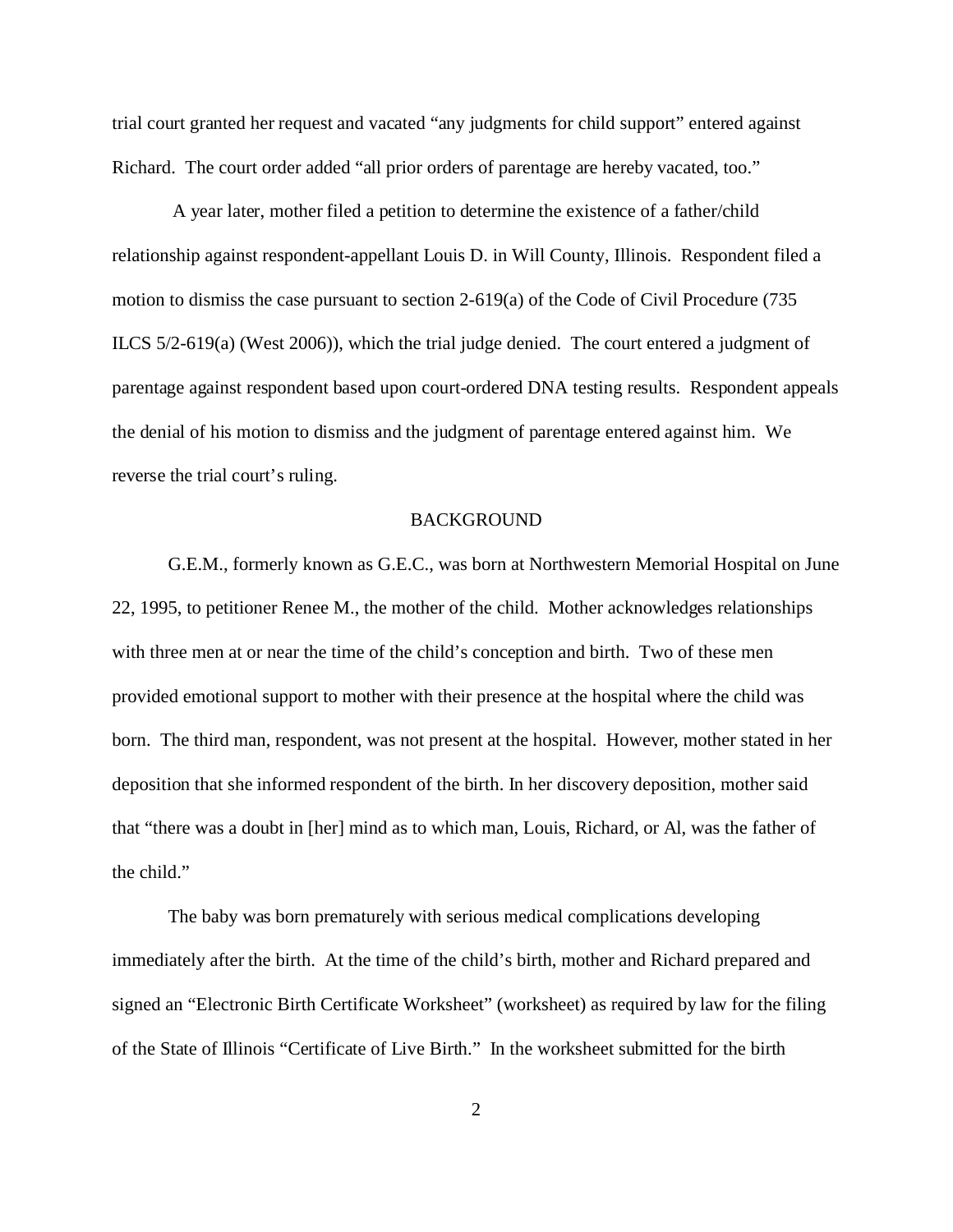certificate, mother and Richard acknowledged that Richard was the father of the child. Both signed and verified the worksheet. The worksheet was also signed by a person designated to be the "certifier/attendant" at the hospital. The birth certificate named the child G.E.C. (using Richard's surname).

On January 8, 1996, mother filed a "Verified Petition to Determine the Existence of the Father and Child Relationship" against Richard C., the voluntary father, in the circuit court of DuPage County, Illinois. Mother sought a determination of parentage, an award of child support, payment of her pregnancy and delivery costs, medical insurance coverage for the child, life insurance as security for support and educational expenses, contribution toward a trust fund to pay the child's post-high-school education expenses, and attorneys fees. Mother did not identify respondent as either a possible putative father of the child or notify respondent of the parentage proceedings occurring in the circuit court of DuPage County. In paragraph 4 of that verified petition, mother stated, "The natural father of the minor child is Richard S. C[ ]." The voluntary father appeared in court during these proceedings, with counsel, and agreed that he should be determined to be the child's natural father.

On June 27, 1996, the court entered an "Agreed Order [of] Parentage, Custody and Interim Support" declaring Richard C. to be the father of the child, awarding sole custody to mother, and requiring the voluntary father to pay interim child support at a rate of \$70 per week beginning immediately. On September 26, 1996, the court entered a subsequent agreed order resolving "all other issues" including the payment of pregnancy and delivery expenses, medical insurance, payment of uncovered medical expenses, contributions to post-high-school education expenses, and increasing the child support amount to \$100 per week.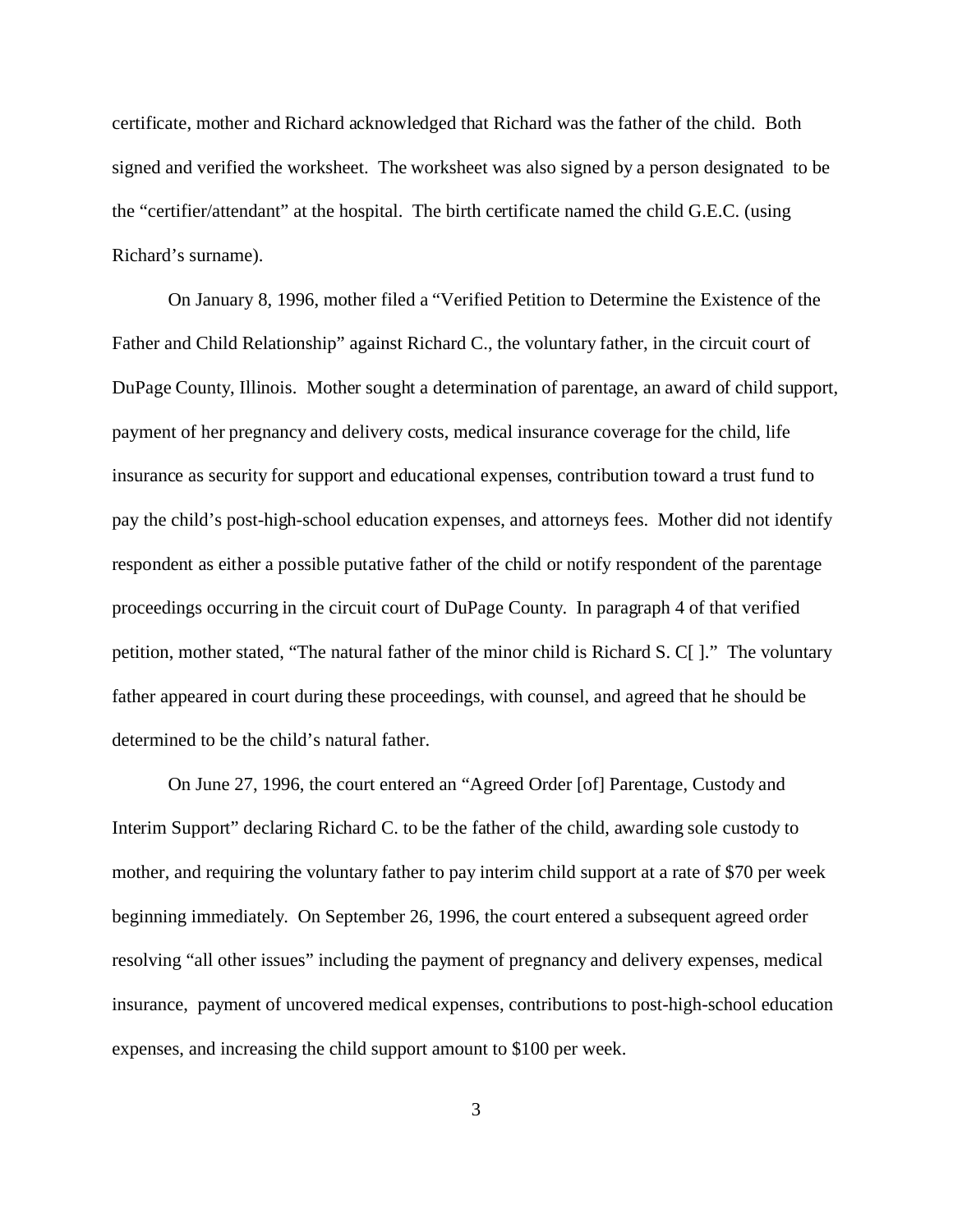On December 11, 1997, mother filed a petition for rule to show cause against Richard for violating the terms of the agreed order by failing to pay for medical expenses, life insurance coverage, and child support. The court entered an order for a rule to show cause to issue. On January 26, 1998, with both parties present, the court found the voluntary father to be in indirect civil contempt for failure to provide proof of life insurance coverage and for failure to pay child support. The court set a hearing date on the medical reimbursement issue and the "possible discharge of said obligations in Richard's pending bankruptcy proceeding." On October 28, 1998, the DuPage County court transferred the case to "inactive status" pending review of the final bankruptcy order. Neither mother nor the voluntary father requested any DNA testing throughout these proceedings to verify that the voluntary father was, in fact, the biological father of this child.

Nearly two years later, on May 9, 2000, mother filed a standardized *pro se* petition to "terminate my child support and/or maintenance for the reason stated below: Due to DNA testing [Richard C.] is not the father of [the child]." Mother also requested permission to amend G.E.M.'s birth certificate to reflect her own last name. Mother prepared a Notice of Motion for Richard, the legal father, to appear in court on this motion. On May 24, 2000, mother also sent an *ex parte* letter to Judge Dudgeon, the DuPage County judge, stating,

"Dear Judge Dudgeon,

 It is in the best interest of a five year old little boy to hear this emergency motion on Friday, May 26, 2000 at 8:30 a.m. This motion is to vacate court order dated September 2, 1998.

Petitioning the court to hear the validity of the DNA testing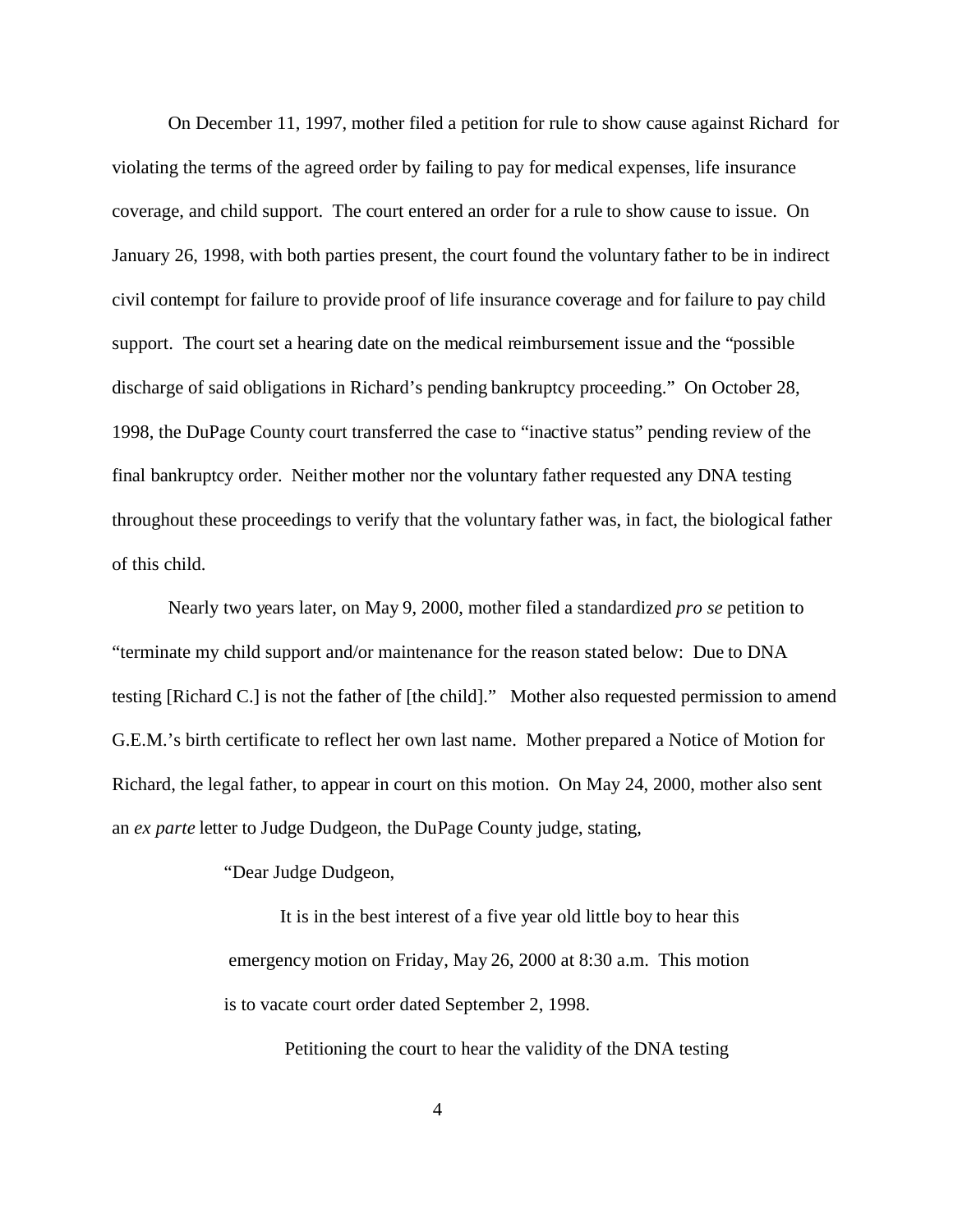done by Identigene on October 28, 1999. The court will be provided with the chain of custody and sample handling and AABB Government guidelines.

 Also, as you know Richard is a hard person to contact, as luck will have it, he will be available this holiday weekend to spend time with [G.E.M.] and address the court on Friday May 26, 2000 at 8:30 am. He will be returning to Kansas on May 31, 2000.

We pray that this court will vacate the order, relinquishing Richard from all his financial obligations but not obligations of the heart. In turn we can take this over to Will County Court System and enable [G.E.M.] his right to know who he really is."

Mother also prepared an "Emergency Notice of Motion" to "Vacate order dated September 2, 1998." The only petition pending at this time was the *pro se* motion filed on May 9, 2000. Richard did not appear on May 26, 2000, but the court, on its own motion, entered an order that included the following language:

> "[Renee M.] appearing to present the parties' agreement vacating the Court's finding of parentage and declaring that the Respondent, [Richard C.], is not the biological father of the minor child, [G.E.M.], due notice having been given and the court otherwise advised in the premises; \*\*\* a) Ms. Brenda Carroll is appointed as the representative of the minor child \*\*\* b) the parties and the child's representative shall appear in the court on June 28, 2000 at 8:30 a.m. for status."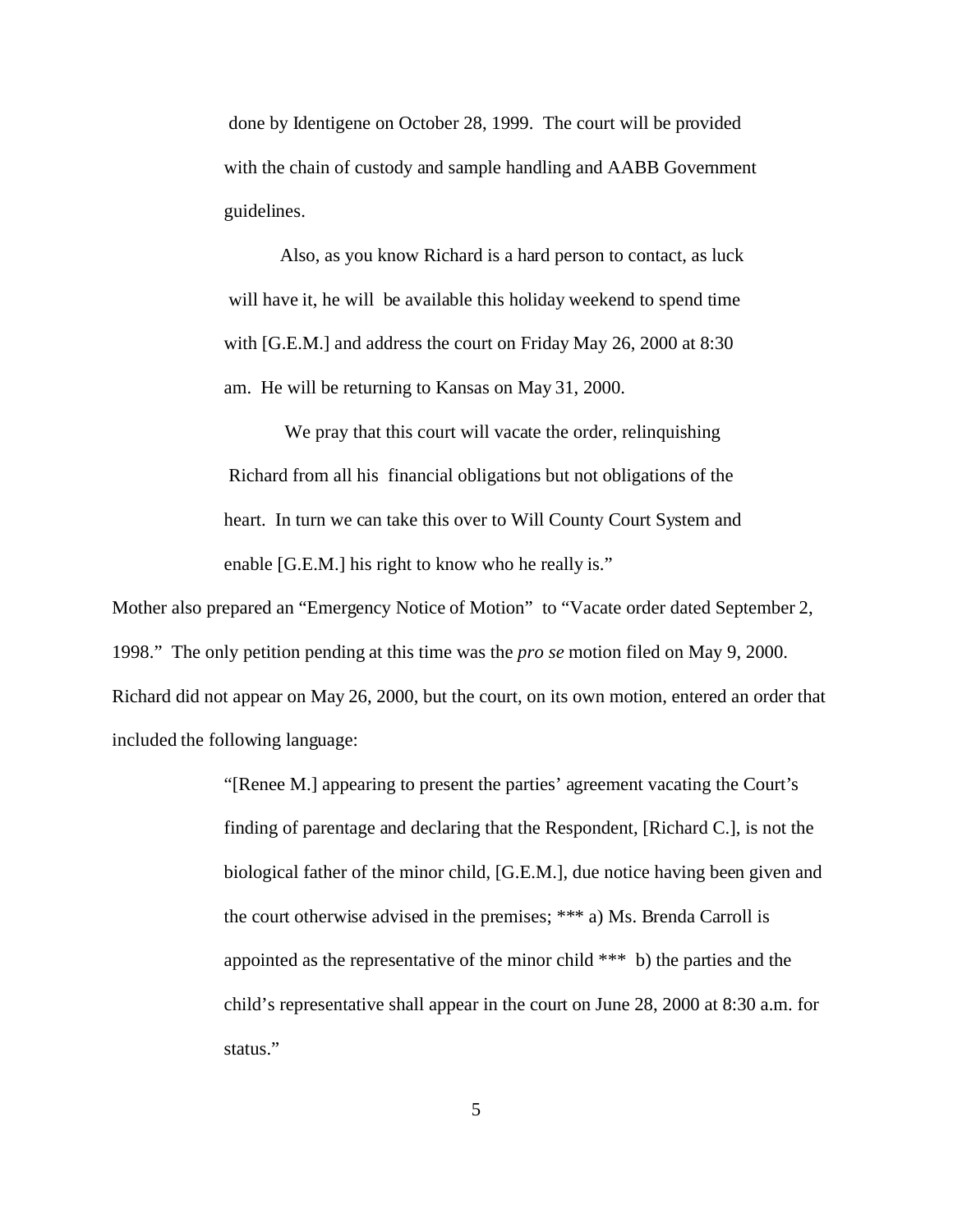The court order also ordered the parties to submit to parentage testing at LabCorp and required that the County of DuPage pay for the costs of the testing.

Richard, the voluntary father, filed a general appearance on May 26, 2000, but never appeared in court or filed a responsive pleading in this post-judgment matter. Mother represented herself, *pro se.* Neither mother nor the voluntary father filed any additional motions or amendments to the pending motion. On June 28, 2000, mother and the child's representative appeared in court but Richard was not present. The court entered an order on that date requiring the child's representative to send the LabCorp results to Richard by mail; setting a hearing date on mother's motion for August 10, 2000, at 8:30 a.m.; and, "If [Richard] has not responded by that date, default shall enter against him." The record does not show Richard ever received formal written notice and proof of mailing regarding the court hearing on August 10, 2000. The order entered on August 10, 2000, stated, "[Richard] not appearing but having been notified by the guardian ad litem and acknowledging to [Renee M.] that he was aware of [the] court date and had received correspondence from the GAL."

The court further ordered:

 "1) That there being no objection, due notice having been given and the test results for parentage indicating that [Richard] is excluded as the father for [the child], that [Richard] is declared not to be the father of [the child]; 2) That the motion being previously filed and no objection being given, that [the child's] name shall be henceforth changed to [G.E.M.]; 3) That the Clerk of the Circuit Court shall reduce any child support arrearages on [Richard's] account to a zero balance and the child support account in this case shall be closed and they shall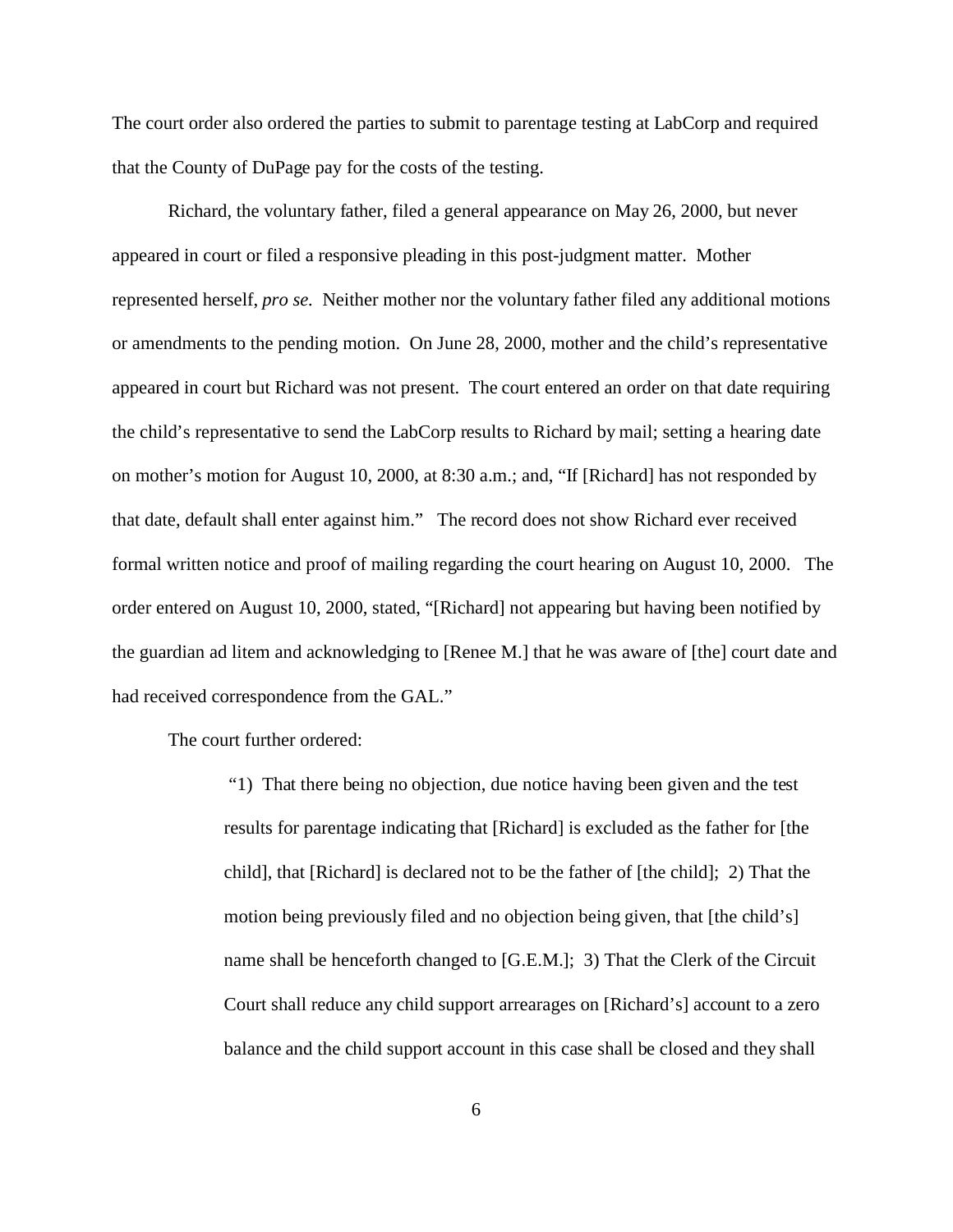end [Richard's] child support obligation; 4) That any judgments entered against [Richard] for child support will be vacated; all prior orders of parentage are hereby vacated, too."

The case was then closed in DuPage County.

On May 25, 2001, almost a year after the case was closed in DuPage County, mother filed a petition to determine the existence of a father/child relationship in the Will County circuit court against respondent Louis D. G.E.M. was six years old at this time. In this petition, mother also requested prospective and retroactive child support, health insurance coverage for G.E.M., payment of a share of uninsured medical expenses for G.E.M., life insurance coverage naming G.E.M. as the beneficiary, reservation of payment of post-high-school education expenses, and attorneys fees.

Respondent filed a motion to dismiss the Will County action pursuant to specific sections of the Code of Civil Procedure. 735 ILCS 5/2-619 (West 2006). In his motion to dismiss, respondent contended that, since mother and the voluntary father both signed an acknowledgment of paternity naming Richard as G.E.M.'s father, that issue had already been resolved and was binding on those parties. In further support of his position, respondent stated that both mother and the voluntary father made a judicial declaration of parentage by consenting to the entry of the agreed orders in the DuPage County court proceedings. Finally, respondent argued that the DuPage County order vacating the judgment of parentage against Richard was void. Respondent filed amended and supplemental motions to dismiss clarifying the issues.

The trial court denied respondent's motion to dismiss and all amended and supplemental motions to dismiss. The court entered a judgment of paternity against respondent on February 3,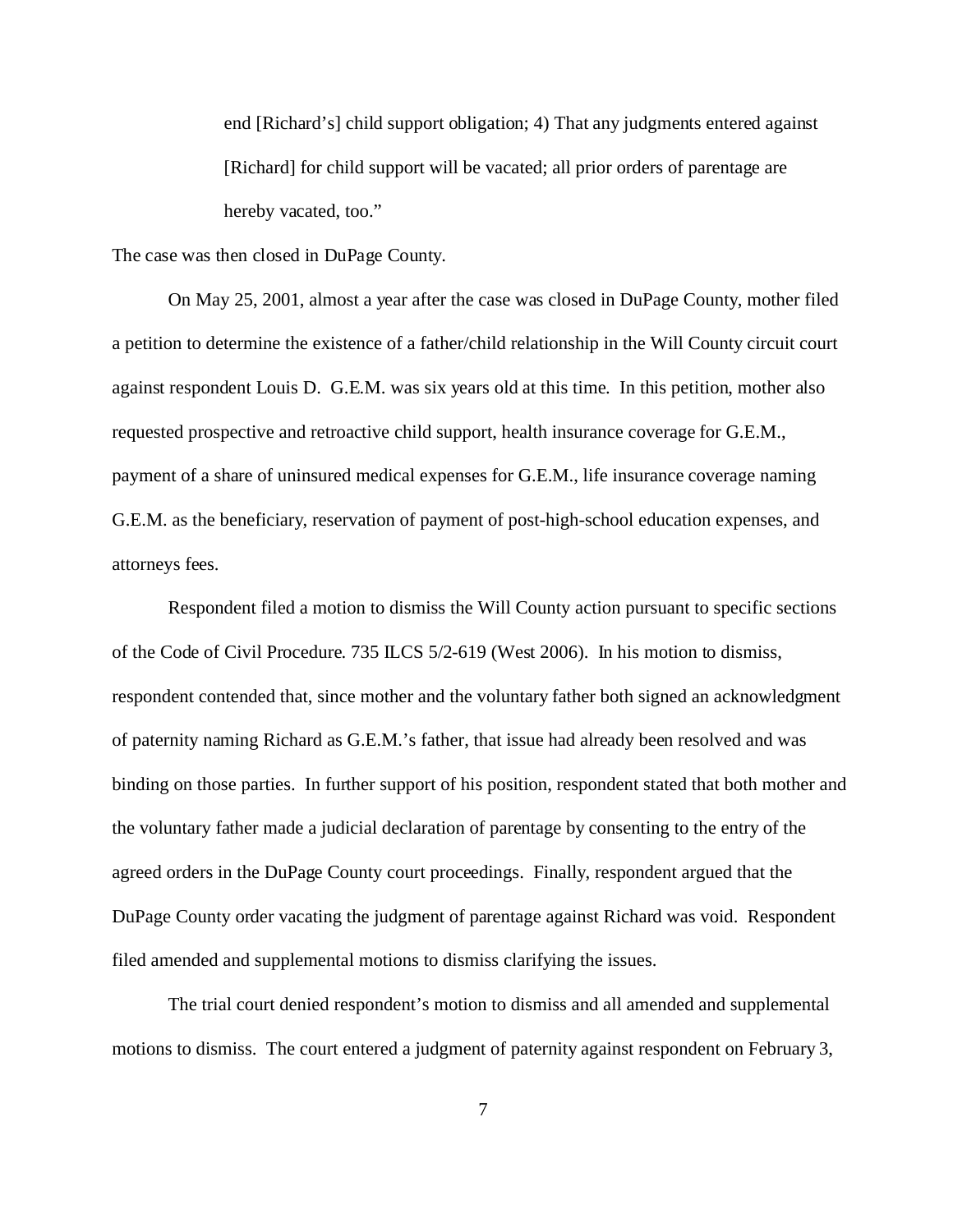2005. On October 6, 2006, the court entered an additional order setting forth respondent's financial obligations toward this child. Respondent filed a timely notice of appeal. On appeal, respondent argues that the trial court erred in denying his motions to dismiss and entering the judgment of paternity against him. Additional facts, as necessary, will be discussed in the analysis below.

#### ISSUES

Respondent argues that the trial court erred in denying his motions to dismiss the pending cause of action because paternity of this child has been established by the previous voluntary acknowledgments of paternity. First, respondent argues the voluntary acknowledgments were not properly vacated by the court since mother did not file a section 2-1401 petition. Second, respondent claims the DuPage County order vacating the order of parentage, support and other issues was void due to lack of subject matter jurisdiction. Third, respondent contends that G.E.M.'s mother lacked standing to request vacating Richard's parental rights. Consequently, respondent claims Richard's paternity order is still in effect and bars the current paternity action against him.

Conversely, mother asserts that the doctrine of merger bars this court from reviewing the denial of respondent's motion to dismiss since those issues merged into the issues and affirmative defenses raised in trial and the final judgment. Next, mother argues respondent could not collaterally attack the DuPage County order because the DuPage County court had continuing subject matter jurisdiction over Richard's paternity obligations. Third, she asserts the Will County action of paternity against the biological father, respondent, is not barred by *res judicata* because the parties in the Will County action differ from those named in the DuPage County action.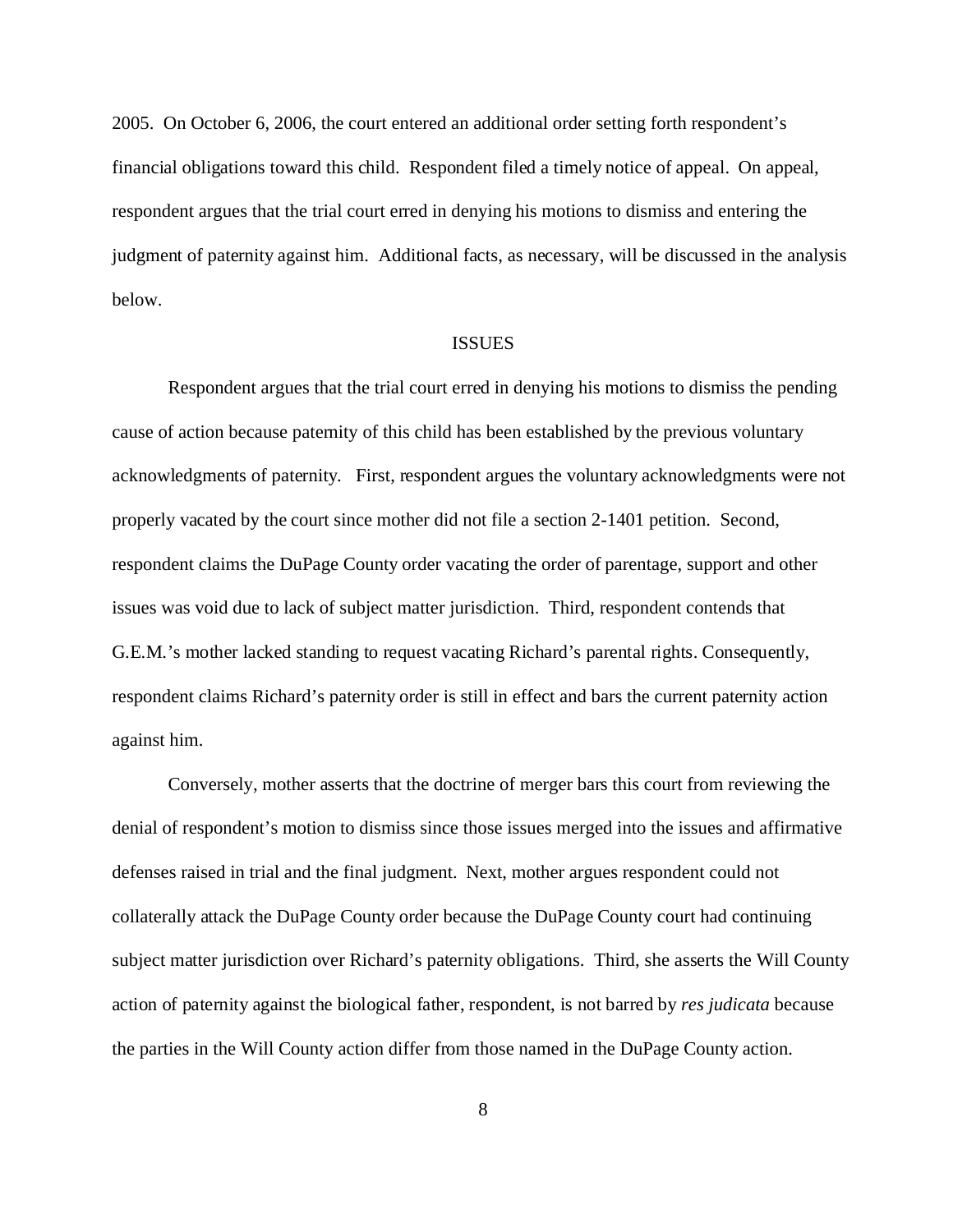Finally, mother contends equity and the best interests of the child dictate naming respondent as the child's father.

#### ANALYSIS

#### I. Voluntary Acknowledgments of Paternity Operate as Judgments

At issue is whether this natural mother can rely on the Illinois Parentage Act of 1984 (Parentage Act) (750 ILCS 45/1 *et seq.* (West 2006)) to compel respondent to pay child support for her child when she knowingly acknowledged Richard C. as the father and later agreed to a court order of support against Richard. Importantly, Richard has not personally challenged the legal presumption of his paternity in any court.

Richard, a close friend, attended the birth of the child. In her discovery deposition, mother said that "there was a doubt in [her] mind as to which man, Louis, Richard, or Al, was the father of the child." However, at the hospital, Richard and mother completed the electronic birth certificate worksheet required pursuant to the Vital Records Act (410 ILCS 535/12 (West 2006)). According to the exhibits, hospital personnel certified this documentation. The resulting birth certificate identified Richard as G.E.M.'s father and revealed the child shared Richard's last name. In this case, mother and Richard were not married. At common law, a putative father was not legally obligated to support his child born out of wedlock. *People ex rel. Cantazaro v. Centrone*, 48 Ill. App. 2d 484, 485 (1964). However, today a father's obligation to pay support, as well as other parental rights and obligations, are governed by the Parentage Act (750 ILCS 45/1 *et seq.* (West 2006)) regardless of whether the parties were married. We are called upon to interpret the Act in order to determine the person responsible for this child's support. Statutory construction involves a question of law requiring a *de novo* review. *In re Marriage of Kates*, 198 Ill. 2d 156, 163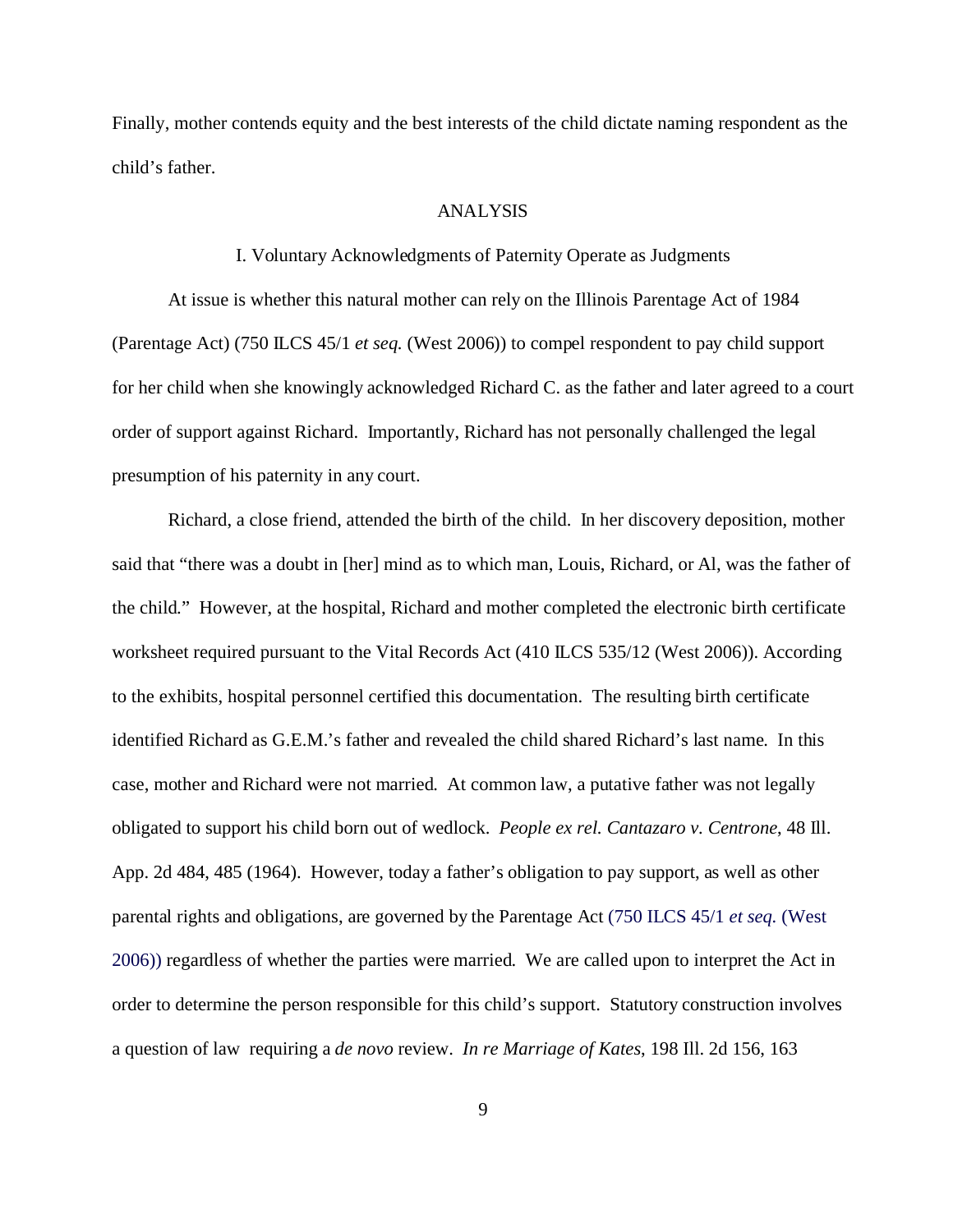(2001).

Parental obligations encompass many considerations unrelated to financial support, such as the obligation to insure the physical, mental, and emotional well-being of the child.. *J.S.A. v. M.H.*, 224 Ill. 2d 182, 198 (2007). Our supreme court recently recognized these considerations by emphasizing the language of the Parentage Act. The court stated,

> "In enacting the Parentage Act, the General Assembly established a 'statutory mechanism that serves to legally establish parent and child relationships in Illinois.' [Citation.] \*\*\* [T]he purpose of this statutory enactment is to further the public policy of Illinois to 'recognize[ ] the right of every child to the physical, mental, emotional and monetary support of his or her parents under this Act.'[Citations.] \*\*\* As such, the Parentage Act defines the term 'parent and child relationship' as 'the legal relationship existing between a child and his natural or adoptive parents incident to which the law confers or imposes rights, privileges, duties and obligations.'[Citation.]

> \*\*\* Accordingly, under the Parentage Act, a father-child relationship may be established in a number of ways: by presumption [citation], by consent [citation], or by judicial determination [citation]." *J.S.A.*, 224 Ill. 2d at 198.

The Parentage Act creates a presumption of paternity arising from a "voluntary acknowledgment of paternity." Pursuant to section 5(a)(4) of the Act, a man is presumed to be the natural father of a child if "he and the child's natural mother have signed an acknowledgment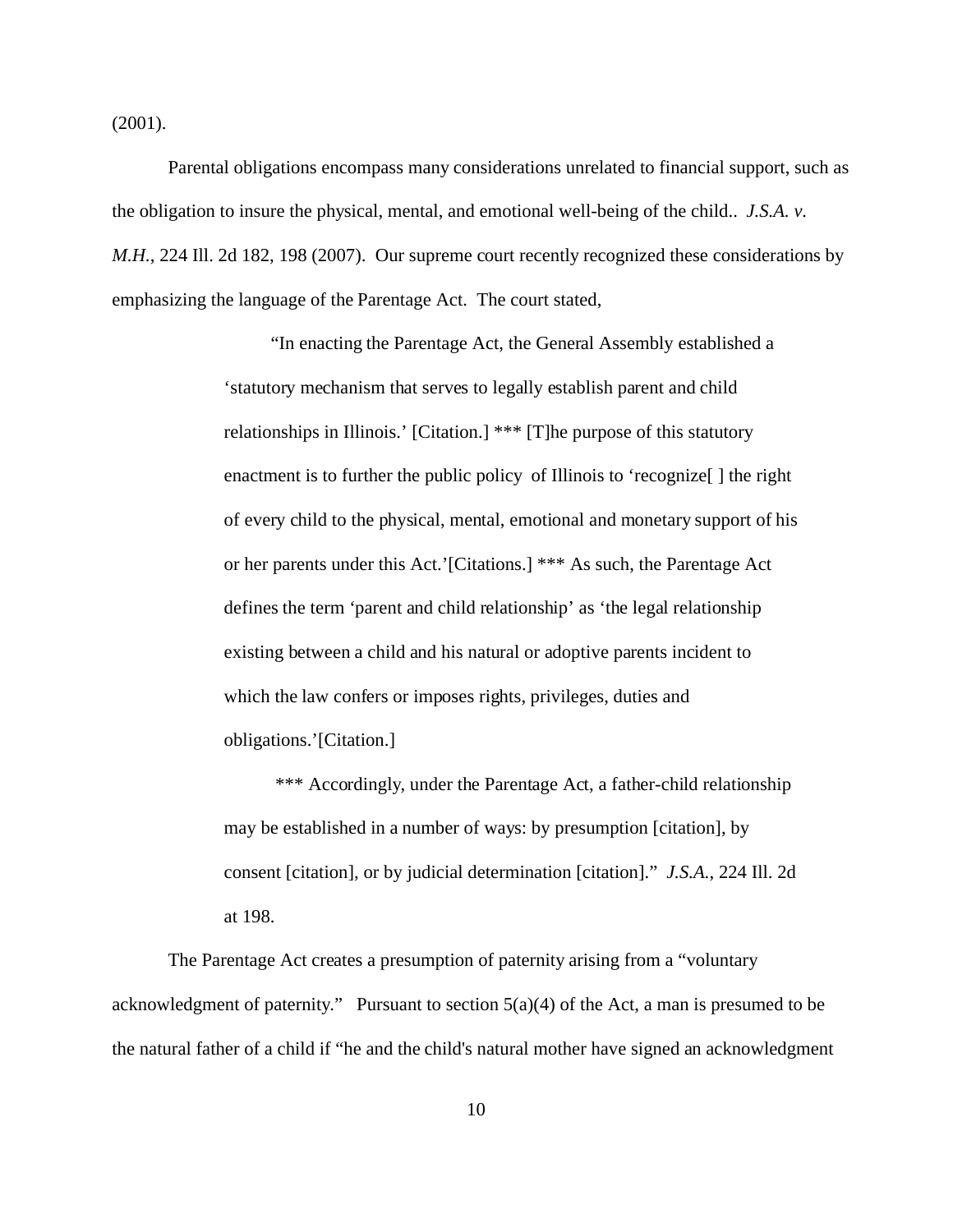of parentage \*\*\* in accordance with section 12 of the Vital Records Act." 750 ILCS  $45/5(a)(4)$ (West 2006). Unless this acknowledgment is timely rescinded, the presumption is conclusive. 750 ILCS 45/5(b) (West 2006).

The Act allows that fatherhood is not always created by pure genetics. Consent is as legally binding on a parent as a DNA determination when that unconditional acceptance of the role of parent is voluntarily accepted for purposes of an adoption or a voluntary acceptance of paternity. Here, both mother and Richard agreed to name Richard as G.E.M.'s legal father at birth. Neither Richard nor mother timely rescinded that agreement or alleged that their respective acknowledgments of paternity were based on duress, fraud, or mistake of fact as required by statute. This acknowledgment creates a legal presumption which can not be easily cast aside when the responsibilities of parenting become difficult.

 Further, a voluntary acknowledgment of parentage that is witnessed according to the requirements of Section 12 of the Vital Records Act operates with the full force and effect of a judgment entered under the Illinois Parentage Act. 750 ILCS 45/6 (West 2006).

The Vital Records Act (410 ILCS 535/1 *et seq*. (West 2006)) provides in pertinent part:

"535/12. Live births; place of registration.

\* \* \*

 (4) Unless otherwise provided in this Act, if the mother was not married to the father of the child at either the time of conception or the time of birth, the name of the father shall be entered on the child's birth certificate only if the mother and the person to be named as the father have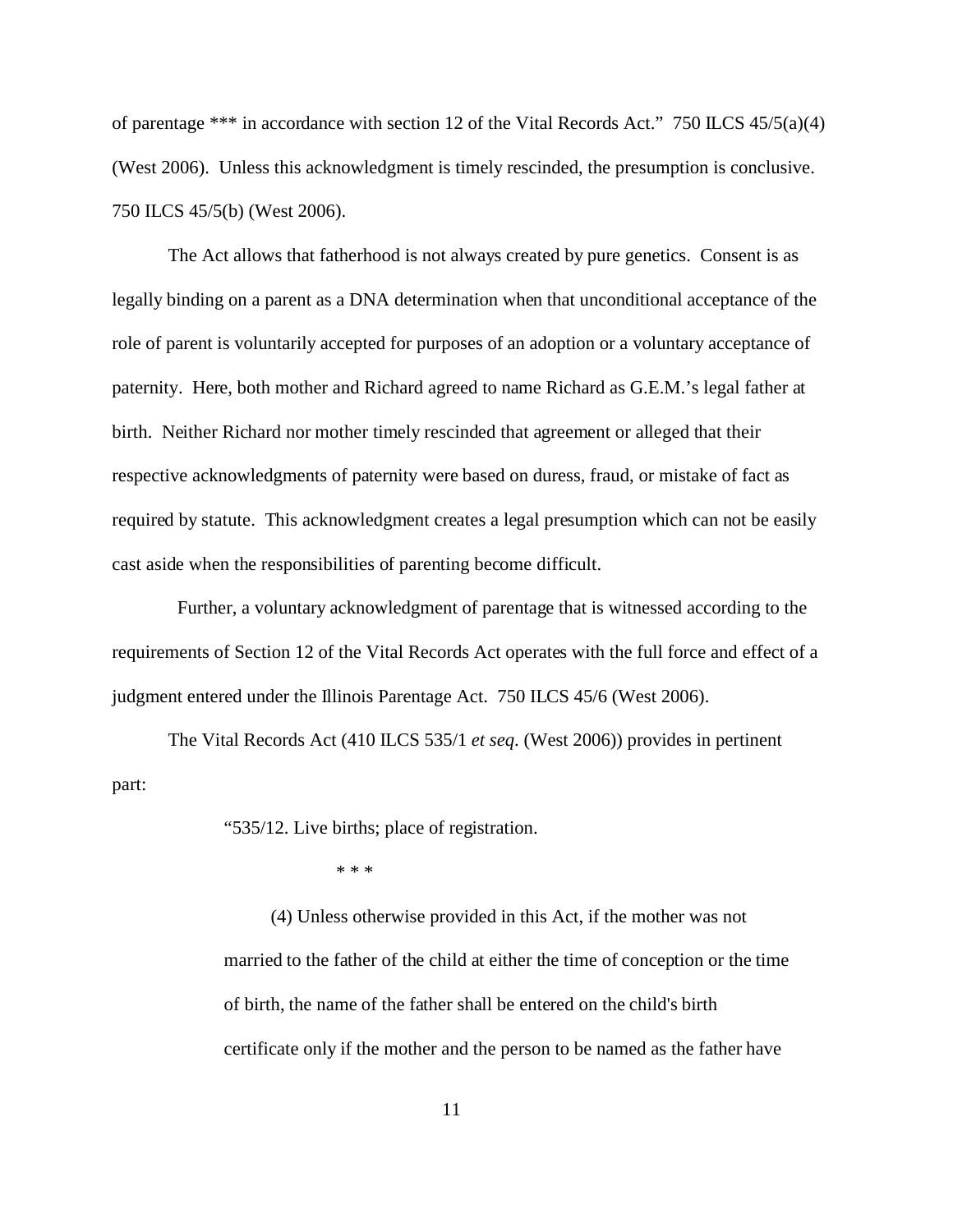signed an acknowledgment of parentage in accordance with subsection (5).

\*\*\*

 (5) Upon the birth of a child to an unmarried woman, \*\*\* the institution at the time of birth and the local registrar or county clerk after the birth shall do the following:

 (a) Provide (i) an opportunity for the child's mother and father to sign an acknowledgment of parentage \*\*\*. The signing and witnessing of the acknowledgment of parentage \*\*\* conclusively establishes a parent and child relationship in accordance with Sections 5 and 6 of the Illinois Parentage Act of 1984." 410 ILCS 535/12(4), (5) (West 2006).

In the pending case, mother and Richard voluntarily established a parent-child relationship between Richard and G.E.M. by preparing the "electronic birth certificate worksheet" at the hospital pursuant to the Vital Records Act. The record shows this acknowledgment of parentage was certified by a hospital representative. Consequently, we conclude this admission of paternity operated as conclusively as a judicial determination based on evidence or a judgment establishing paternity pursuant to section 45/6 of the Illinois Parentage Act of 1984. 750 ILCS 45/6 (West 2006).

In spite of her voluntary acknowledgment, mother now wishes to designate another person as her child's father. When asked why she and Richard completed DNA testing of Richard in 1999, mother responded,

"There was always a question. Richard signed on [G.E.M.'s] birth certificate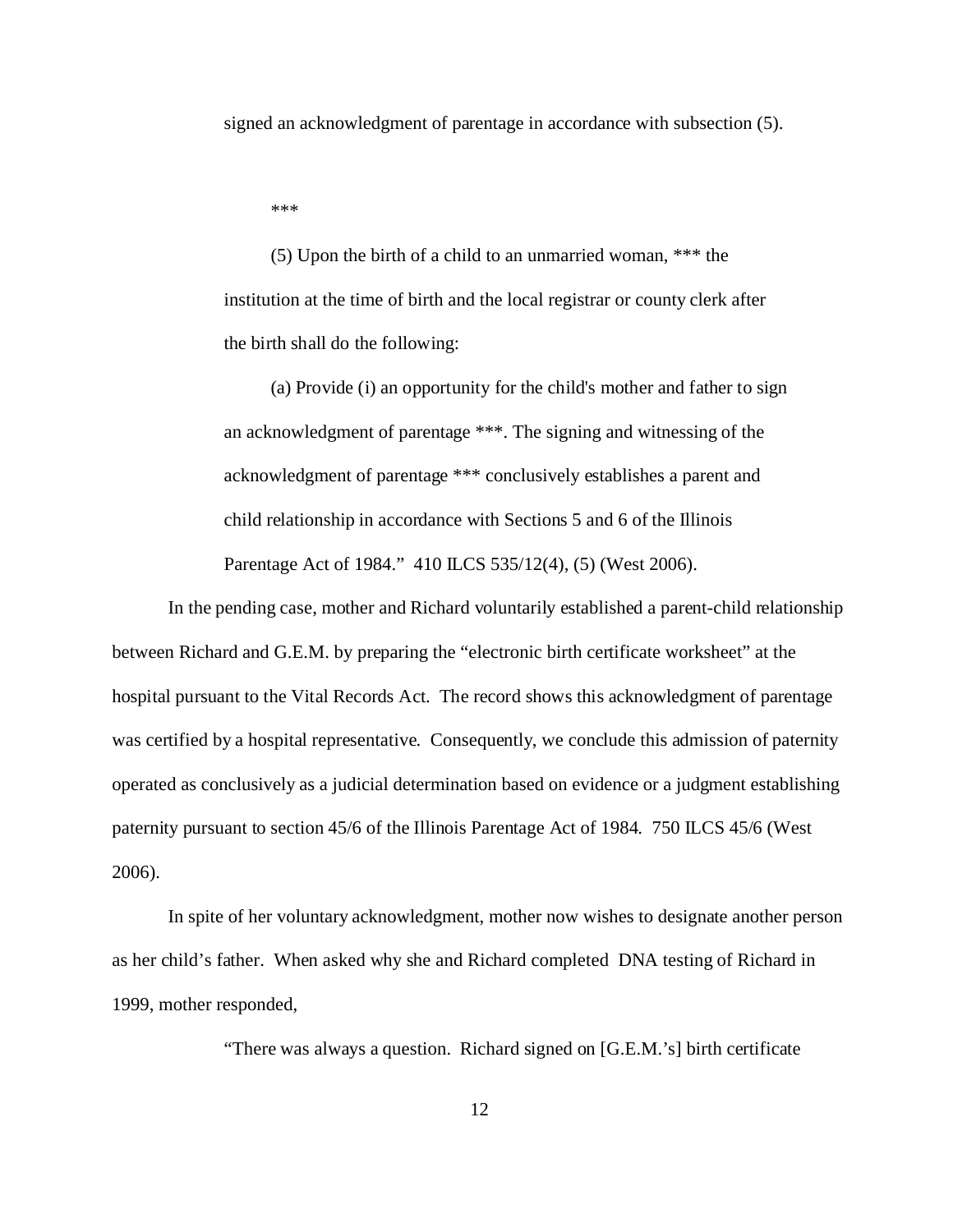thinking [the baby] was going to die. We both did. There was all these court proceedings going on. Richard was responsible for the next 23 years through college. He was taking my child out of state. There was always, always, always a doubt in both of our minds."

However, in spite of mother's change of heart, statutory procedures control whether an acknowledgment of paternity may be rescinded or whether the presumption arising from the acknowledgment remains in full force and effect. 750 ILCS 45/5 (West 2006).

Section 45/5(b) of the Act states that a party may rescind his or her voluntary acknowledgment of parentage within 60 days of its signing. 750 ILCS 45/5(b) (West 2006). Specifically, the Act states:

> "A presumption under section [45] (a)(3) or (a)(4) is conclusive, unless the acknowledgment of parentage is rescinded \*\*\* upon the earlier of 60 days after the date the acknowledgment of parentage is signed, or the date of an administrative or judicial proceeding relating to the child (including a proceeding to establish a support order) in which the signatory is a party." 750 ILCS 45/5(b) (West 2006).

The presumption arising from a voluntary acknowledgment becomes conclusive if not rescinded before the earlier of two dates provided by the Act. 750 ILCS  $45/5(b)(1)$ , (b)(2) (West 2006); *People ex rel. Dept. of Public Aid v. Smith*, 212 Ill. 2d 389, 405 (2004). After the 60-day deadline for rescission has passed, a presumed father may only challenge the acknowledgment in the limited circumstances where he alleges fraud, duress, or material mistake of fact. 750 ILCS 45/6(d) (West 2006); *Illinois Dept. of Public Aid ex rel. Howard v. Graham*, 328 Ill. App. 3d 433, 435 (2002); *Smith,* 212 Ill. 2d at 397. Richard, the voluntary father, has not challenged his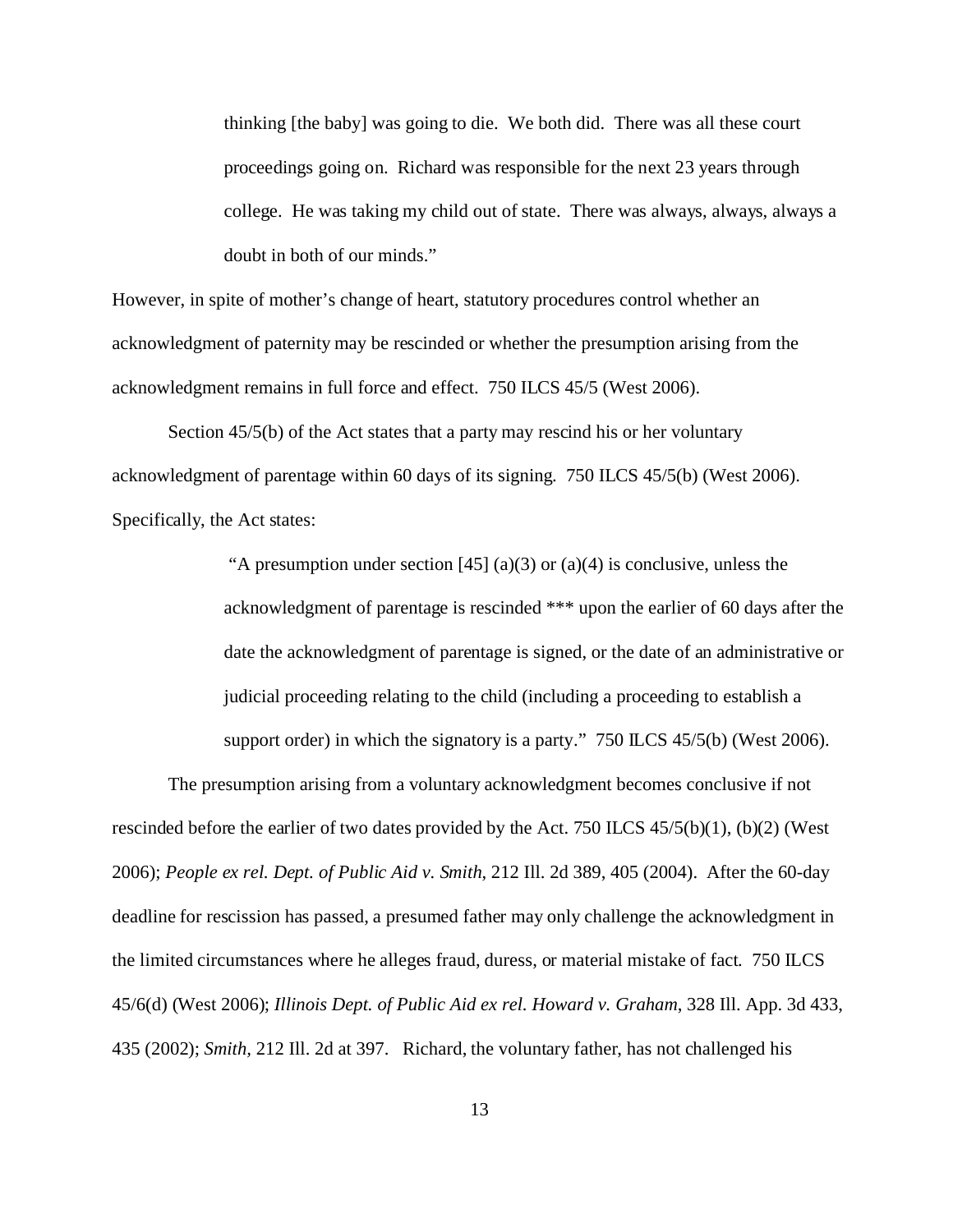presumption of paternity. Mother now wishes to pursue support from another person and by necessity had to first extinguish Richard's status as G.E.M.'s father.

In *Smith*, our supreme court explained that the presumption from a voluntary acknowledgment of paternity under the statute is conclusive and "cannot be overcome by any additional evidence or argument." *Smith*, 212 Ill. 2d at 405. A man who voluntarily acknowledges paternity can later challenge the *voluntariness* of the acknowledgment if he can show that it was procured by fraud, duress, or material mistake of fact. However, the Parentage Act does not allow him to avoid the conclusive presumption of paternity with contrary evidence, such as the DNA results in this case. *Smith*, 212 Ill. 2d at 405. The Illinois Supreme Court stated,

> "Clearly, it would be unreasonable to allow a man in this position to undo his voluntary acknowledgment years later on the basis of DNA results, when his paternity was based not on a mere marital presumption that he was the child's father but on the conscious decision to accept the legal responsibility of being the child's father." *Smith*, 212 Ill. 2d at 406.

In this case, the voluntary acknowledgments of paternity were not rescinded by the parties within 60 days or challenged based on fraud, duress, or mistake.

 Further, mother relied on Richard's status as father when she filed a "Verified Petition to Determine the Existence of the Father and Child Relationship" in DuPage County on January 8, 1996. Mother verified Richard was the father of her child in this petition filed approximately seven months after birth. Similarly, in his verified response, Richard, with an attorney, admitted parentage and agreed to the entry of an "Agreed Order of Parentage, Custody, and Interim Support" in DuPage County on June 27, 1996. This proceeding occurred more than 60 days after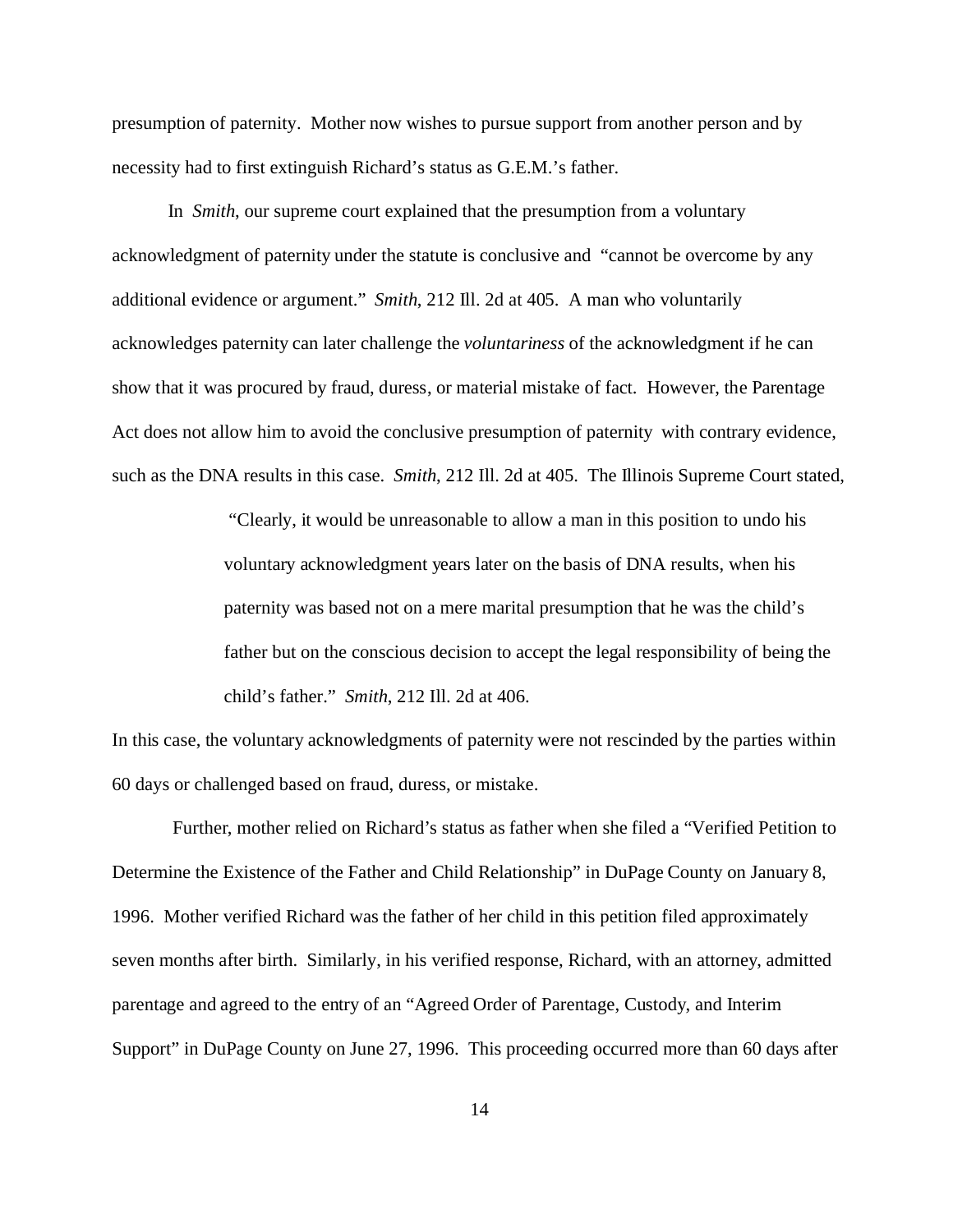the parties acknowledged paternity in the birth certificate worksheet, and provided Richard and mother a second opportunity to confirm paternity through DNA testing. Neither mother nor Richard requested the DNA testing. As a result, the court entered orders outlining Richard's legal privileges and obligations to the child, both financially and with regard to visitation. Once paternity is established, the rights to a parent-child relationship are constitutionally protected and should not be lightly set aside. A parent may willingly surrender parental rights for purposes of an adoptive proceeding after meeting strict statutory criteria. 750 ILCS 50/10 (West 2006). Also, the state can involuntarily terminate parental rights if an abusive or neglectful parent refuses to surrender parental rights and the State makes a proper showing of abuse or neglect of the child. 705 ILCS 405/2-29 (West 2006). Fortunately, this is not a neglect or abuse situation. Richard has been a good father to this child and has only encountered some difficulty in paying support. However, findings of parental unfitness may not be determined based on financial considerations alone. 705 ILCS 405/2-27(1) (West 2006).

In this case, it was not the State - and not Richard - but the child's biological mother who requested the court to release Richard from his financial obligations as father so that she could pursue another person for support contributions for her child's needs. Interestingly, mother only desires Richard to be relieved of the monetary burdens in favor of imposing those duties on respondent. Mother stated in her letter to the DuPage County court that matters of the heart will be unaffected. However, no court has authority to bifurcate parental responsibilities between affairs of the heart and financial affairs.

In parentage cases, the trial court has no inherent powers to deviate from the statute. Parental rights can be surrendered by the parent in limited situations or terminated by the state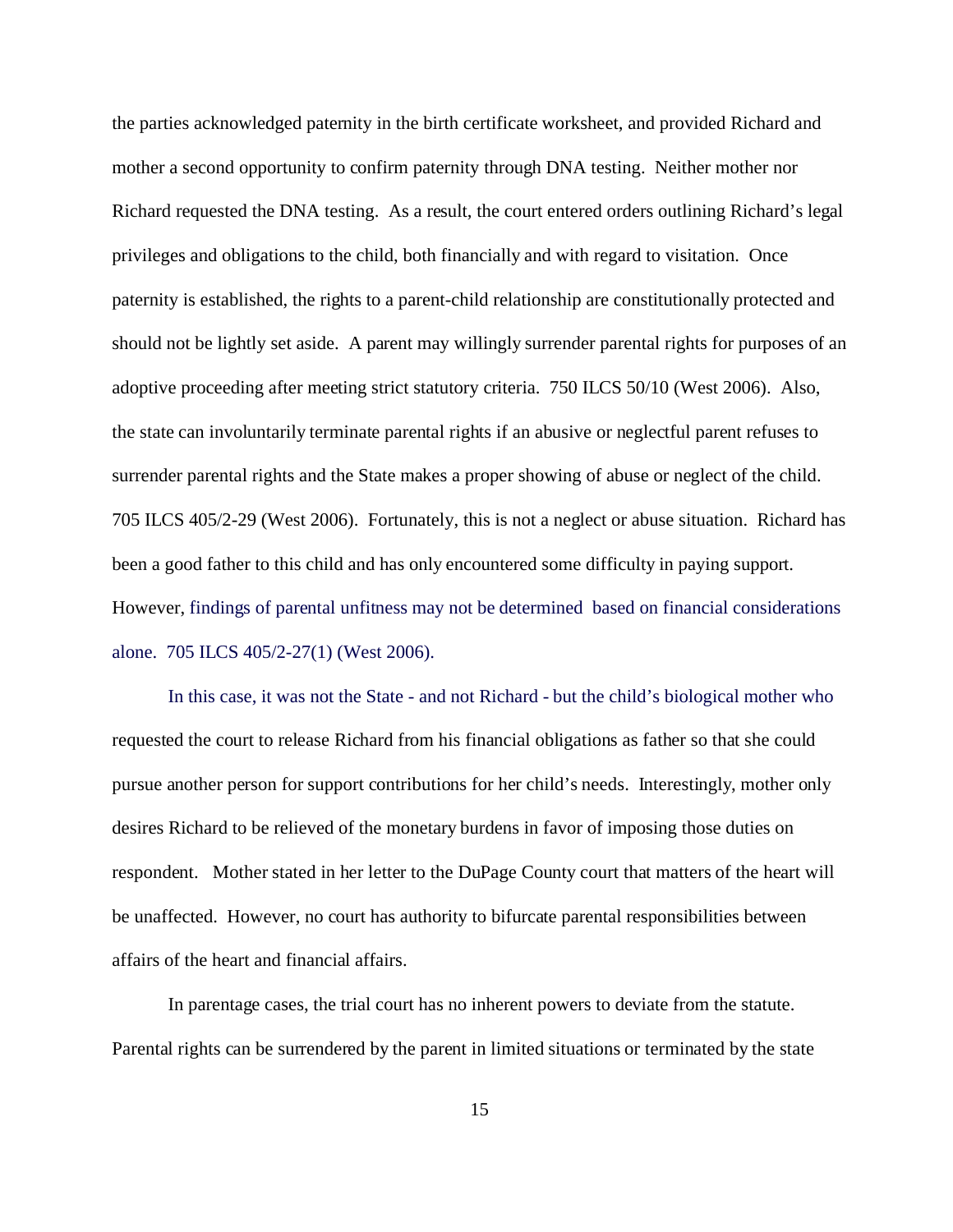under special circumstances. However, there is not any statutory authority for a court to *vacate* or simply set aside parental rights at the request of a parent. The trial court's authority is limited to the exercise of the powers conferred upon the court by the Act. *J.S.A*., 224 Ill. 2d at 221. No court can arbitrarily vacate a judgment of paternity, created by statute or judicial determination, and allow a parent to abandon the duties necessary for the well-being of their child, no matter how inconvenient those obligations may be for one or both parents.

Mother argued that the "Agreed Order [of] Parentage, Custody and Interim Support" declaring Richard to be the father of the child operated as a consent judgment which can later be modified with the consent of both parties. *Burchett v. Goncher*, 235 Ill. App.3d 1091, 1094 (1991). We agree the terms of the order can be modified, but the underlying premise of paternity cannot be challenged after two years except, by means of a section 2-1401 petition.

Additionally, mother's argument fails because there is no evidence that the DuPage County order vacating Richard's parentage of G.E.M. was entered by agreement. The Will County trial judge addressed that issue during the hearing on respondent's motion to dismiss. The court stated,

> "I have looked at the DuPage order. It clearly is not an agreed order. \*\*\* So the consent judgment argument is not well-based. \*\*\* [Richard] was not there. He did not sign off on it. It's not agreed to. It indicates on its face that he didn't appear."

The Will County trial court also reviewed the DuPage County order entered prior to entry of the order vacating Richard's paternity which stated Richard would be defaulted if he failed to appear or respond to mother's motion. The trial court correctly found the DuPage County order vacating Richard's paternity was not by agreement of the parties.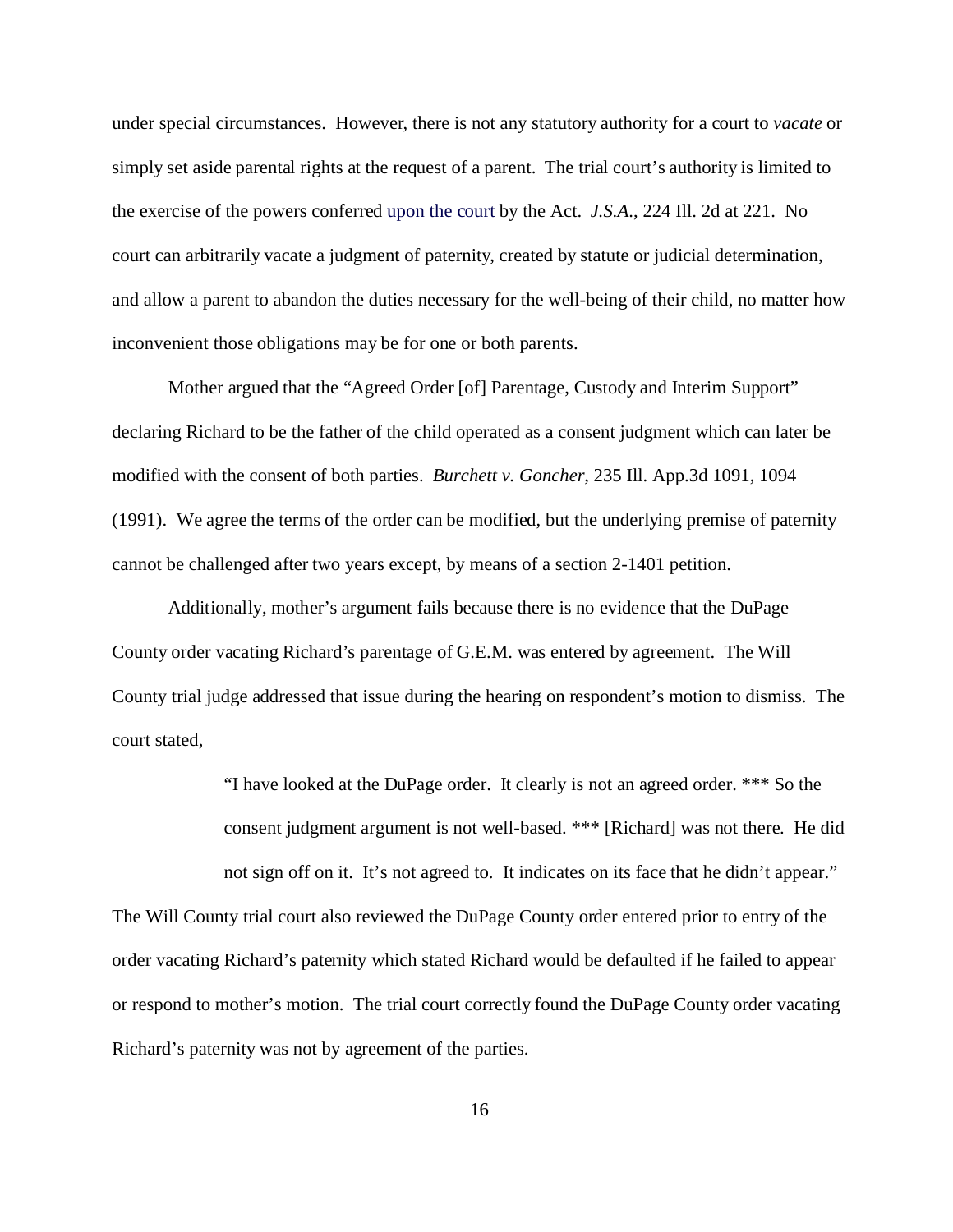We conclude the acknowledgment of paternity was not rescinded within the statutory time frame. We also determine the status as a parent may not be vacated by agreement of the parties. Parental status may only be relieved by operation of law as a result of fraud, duress, or mistake or based on omission of duties arising to the level of abuse or neglect.

We now turn to whether the respondent's motion to dismiss established another person had status as the child's father and barred mother's action to compel respondent to contribute to the financial needs of the young boy.

### II. Motion to Dismiss

Respondent filed a motion to dismiss mother's petition to declare him the father of G.E.M., pursuant to 735 ILCS 5/2-619 (West 2006), on grounds that the parentage of G.E.M. had already been established, and improperly vacated, by the DuPage County circuit court. The Will County court conducted a lengthy hearing on respondent's pretrial motion. The court denied respondent's motion to dismiss. However, the record does not contain the judge's oral pronouncement of the ruling. Additionally, the written order does not include any written findings.

Mother contends when the trial court denied respondent's motions to dismiss, the issues from that motion merged into the trial on the merits and the subsequent judgment. Mother cites the case of *In re J.M.*, 245 Ill. App. 3d 909 (1993), for the premise that a motion to dismiss is analogous to a motion for summary judgment under the rules of Civil Procedure. Mother claims that, after the trial court denied the motion to dismiss, the issues raised in that pretrial motion merged into the issues presented at trial. Consequently, mother contends respondent is precluded from challenging the denial of his section 2-619 motion to dismiss in this appeal.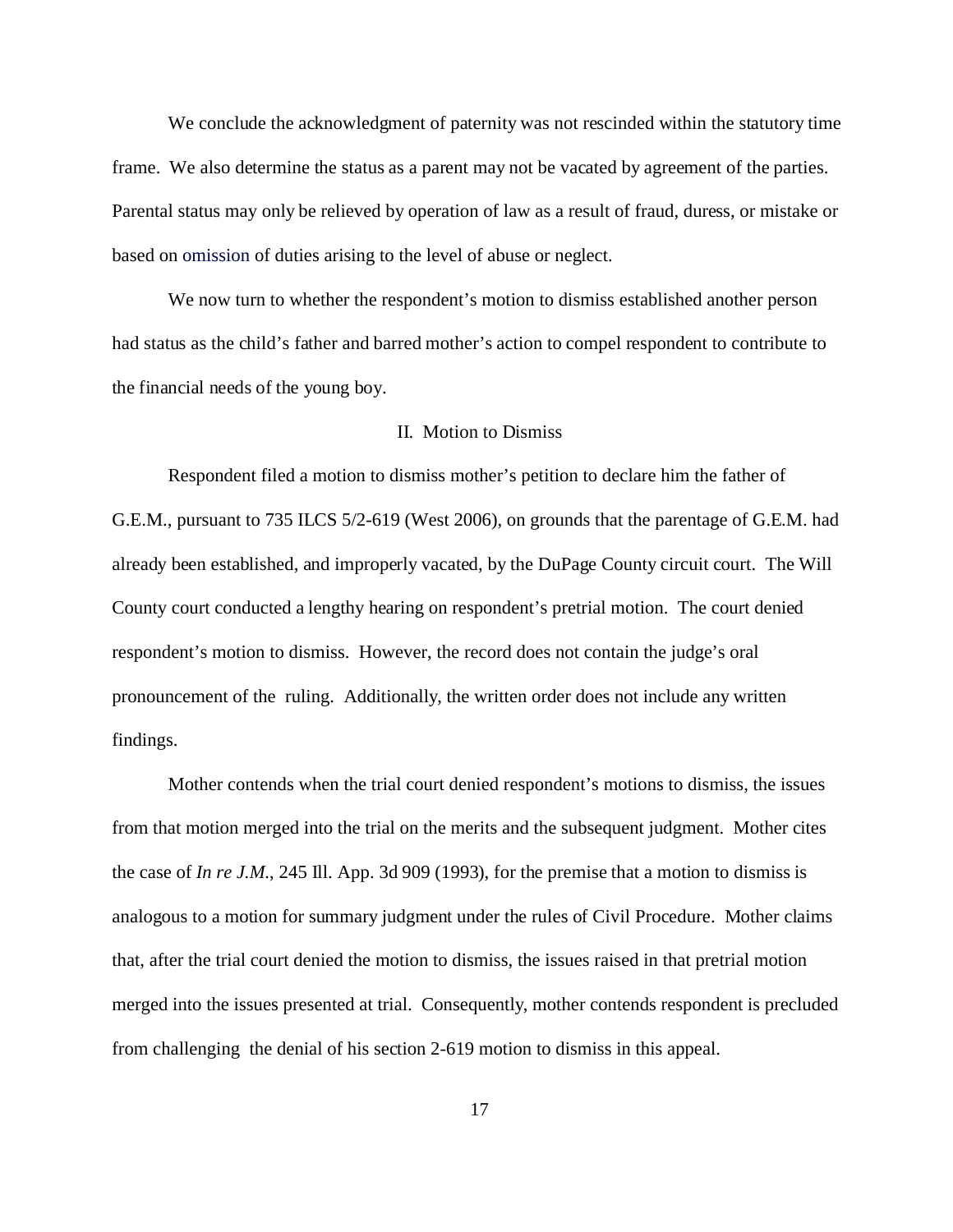Respondent counters this argument stating that an exception to the doctrine of merger exists when the issues presented in the prior motion are questions of law, rather than fact, and those questions of law were not presented to the court again at trial. *Battles v. LaSalle Nat. Bank*, 240 Ill. App. 3d 550, 558 (1992). Respondent contends that 735 ILCS 5/2-619(e) grants an exception to the doctrine of merger. Section 2-619(e) states, "Pleading over after denial by the court of a motion under this Section is not a waiver of any error in the decision denying the motion." 735 ILCS 5/2-619(e) (West 2006).

A transcript from the first hearing on respondent's motions to dismiss held before Judge Baron is helpful. After Judge Baron denied respondent's motion to dismiss, respondent stated he would be raising similar affirmative defenses in his responsive pleadings to the complaint "just to protect the record." Respondent's attorney stated that he did not expect the court to re-adjudicate the same issues raised as affirmative defenses. The court concurred stating, "I understand. You think that's necessary to protect your appeal rights, it's appropriate that you do so." Respondent's attorney further clarified that the court was denying his statutory argument in the motion to dismiss, and the court concurred.

Clearly, respondent preserved his right to appeal the trial court's denial of his motions to dismiss based on legal issues rather than questions of fact. Therefore, these issues fall within the exception to the merger doctrine. The denial of the motions to dismiss are properly before this court.

Now that we have addressed the fact that respondent may properly request our review of the denial of his motion to dismiss, we turn to the contentions of error regarding the circuit court's ruling on the motion to dismiss. Pursuant to section 5/2-619(a)(4) and (9) of the Code of Civil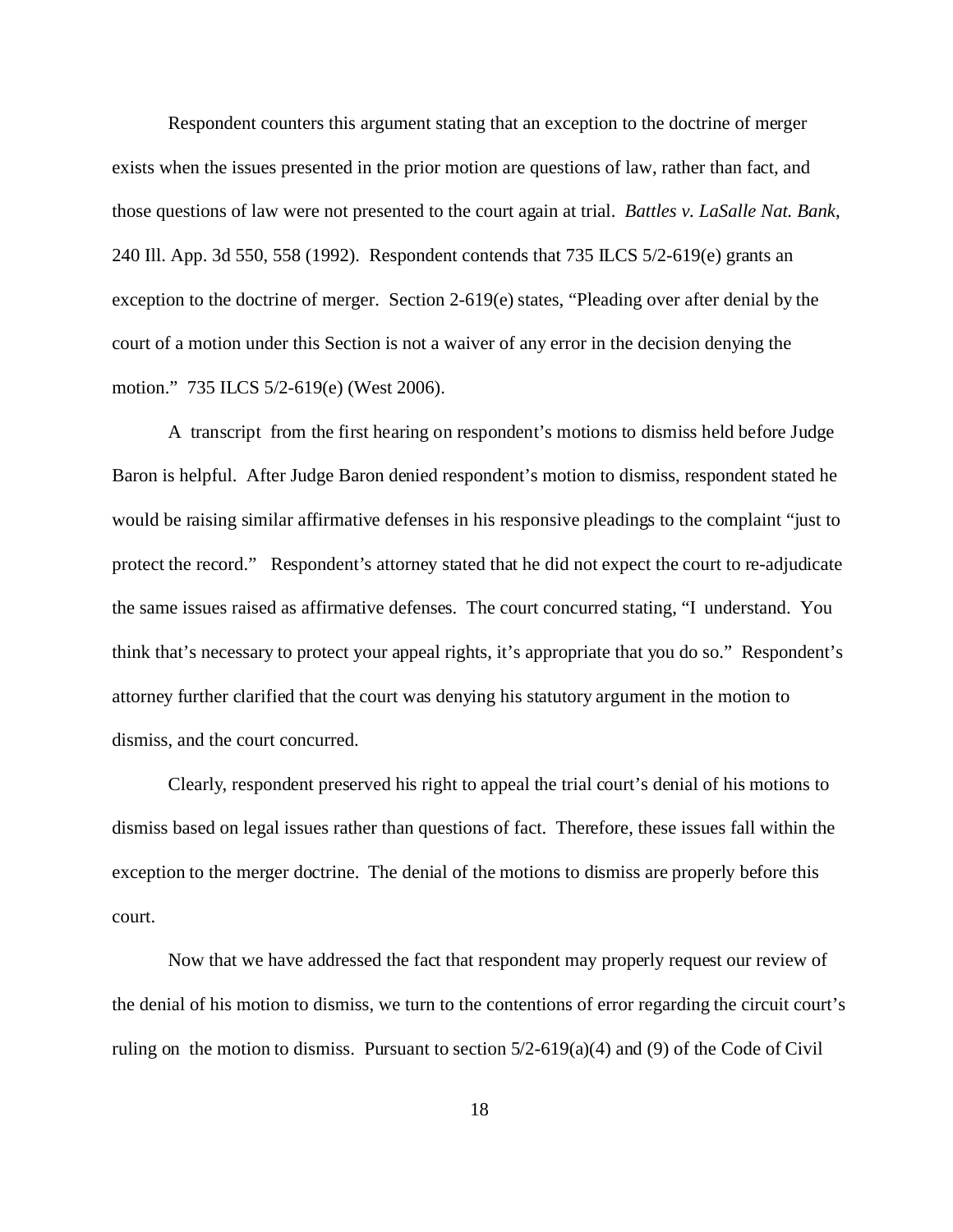Procedure (735 ILCS 5/2-619(a)(4),(9) (West 2006)), a defendant may, within the time for pleading, file a motion for dismissal of the action or for other appropriate relief upon any of the following grounds: (4) that the cause of action is barred by a prior judgment; and (9) that the claim asserted against the defendant is barred by other affirmative matter avoiding the legal effect of or defeating the claim. Pursuant to these subsections, respondent filed his timely motions to dismiss.

Respondent alleged the Will county case was barred by the DuPage County judgment naming Richard the father of G.E.M. Also, respondent argued the lawsuit was barred by other affirmative matters being the voluntary acknowledgments of paternity, made by mother and Richard when preparing the birth certificate, that operates as a judgment pursuant to the Illinois Parentage Act of 1984 (750 ILCS 45/5(a)(4) (West 2006)) and the Vital Records Act (410 ILCS 535/12 (West 2006)). However, both parties contest the other's standing to challenge the DuPage County proceedings that vacated the order of parentage, custody, child support and other issues regarding Richard as G.E.M.'s father. We consider the issue of standing as to each party separately.

#### III. Standing

Where standing is challenged by way of a motion to dismiss, a court must accept as true all well-pleaded facts in the plaintiff's complaint and all inferences that can reasonably be drawn in the plaintiff's favor. *International Union of Operating Engineers, Local 148, AFL-CIO v. Illinois Dept. of Employment Sec.*, 215 Ill. 2d 37, 45 (2005). A court's disposition of a section 2- 619 motion on lack of standing presents a question of law which we review *de novo*. *International Union*, 215 Ill. 2d at 45.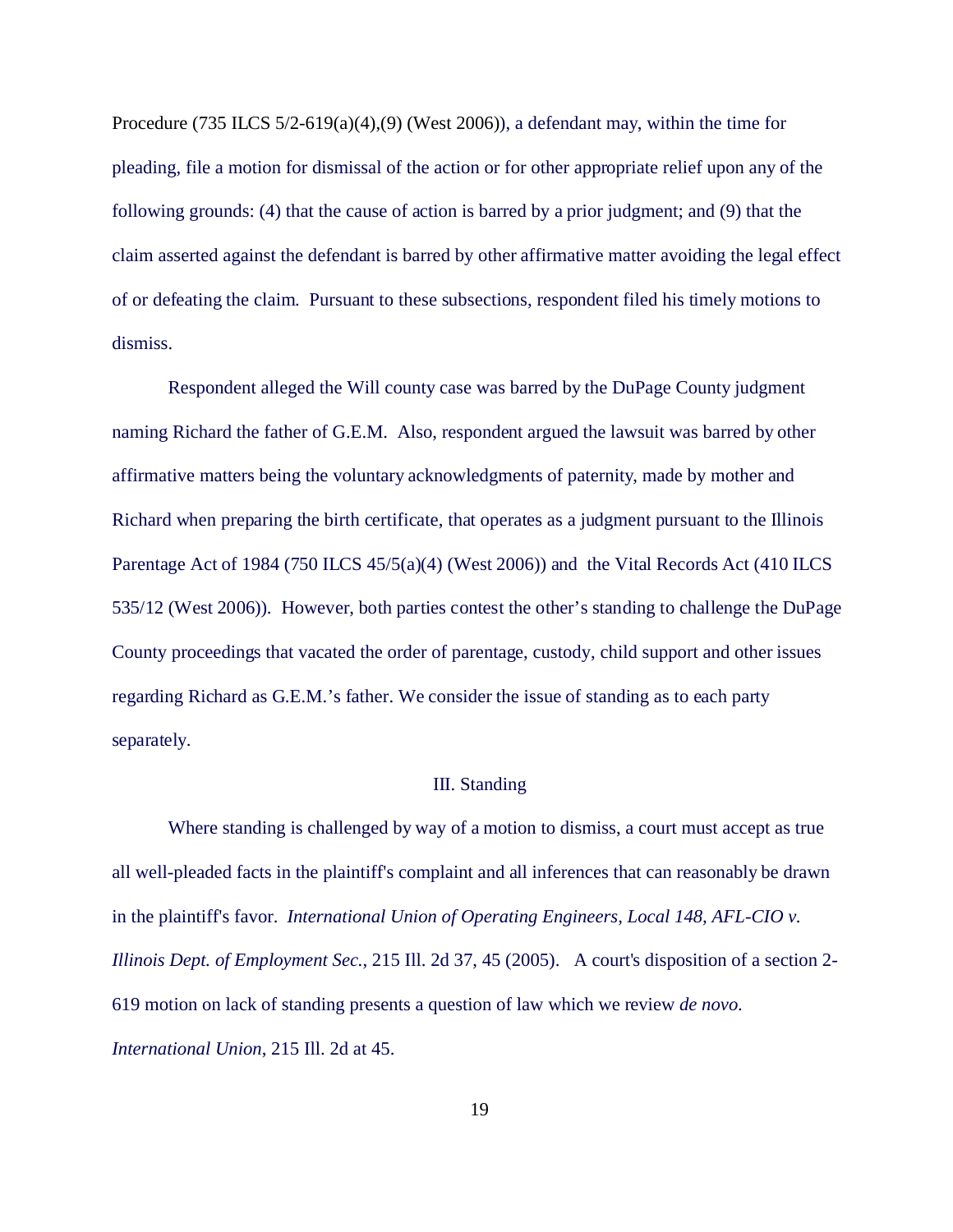In his motion to dismiss, respondent collaterally attacked the DuPage order vacating Richard's paternity and obligations on grounds that the order was void for lack of subject matter jurisdiction. Mother asserts respondent may not collaterally attack the DuPage order because he was not a party to that lawsuit and, therefore, is without standing. Respondent contends that he has "standing" to collaterally challenge the void DuPage County order because a void order can be attacked at any time in any court.

It is well settled that a "judgment, order or decree entered by a court which lacks jurisdiction of the parties or of the subject matter, or which lacks the inherent power to make or enter the particular order involved, is void, and may be attacked at any time in any court, either directly or collaterally." *Sarkissian v. Chicago Board of Education*, 201 Ill. 2d 95, 103 (2002); see also *Ashlock v. Ashlock*, 360 Ill. 115, 120 (1935); *George W. Kennedy Construction Company, Inc. v. Industrial Commission,* 152 Ill. App.3d 114, 120 (1987); *State Bank of Lake Zurich v. Thill*, 113 Ill. 2d 294, 312-313 (1986).

The law in Illinois does not place restrictions on a collateral attack of a void judgment. We reject mother's contention that respondent did not have standing to collaterally attack the DuPage County order. We conclude respondent had standing to challenge an order he claims was void from the inception by means of his section 2-619 motion to dismiss.

Next, we consider respondent's challenge to mother's standing. Respondent claims mother did not have standing to request the DuPage County court to vacate Richard's paternity, child support and other parental obligations. The permanent consequences of voluntary acknowledgments of parentage extend to both the mother who gives birth and the man who knowingly assumes the role of father. By voluntarily acknowledging paternity, both mother and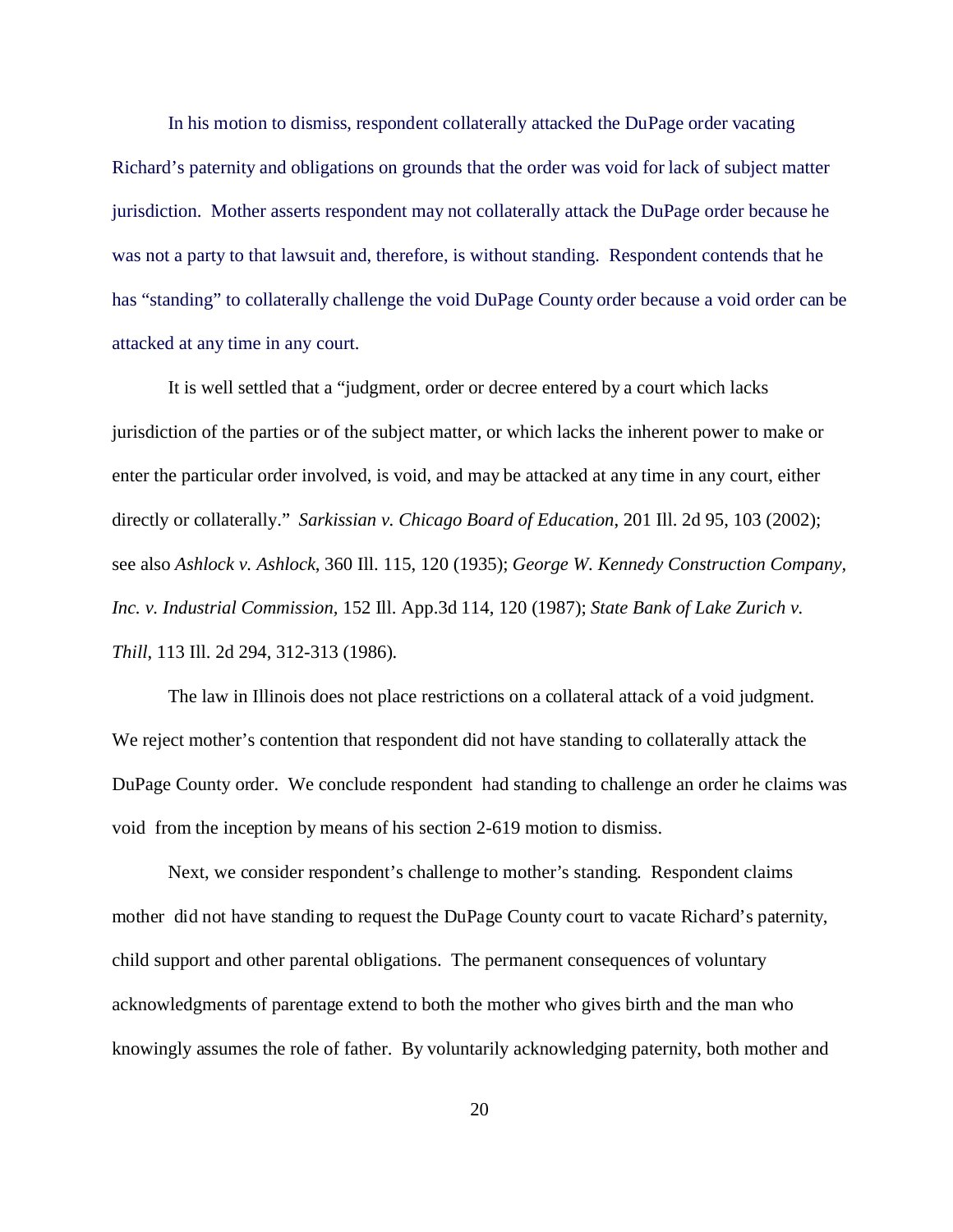Richard accepted the legal consequences of the statutory presumption of paternity and waived their option to request DNA testing. Both have standing to challenge their *own* acknowledgment of paternity upon the earlier of 60 days after the signing of the acknowledgment of parentage, or the date of an administrative or judicial proceeding related to the child, including a proceeding to establish support, in which the signatory is a party. 750 ILCS 45/5(b) (West 2006).

However, in *Donath v. Buckley*, 319 Ill. App. 3d 83 (2001), we rejected a mother's assertion of her standing to challenge a father's paternity based on section 45/7(b-5) of the Parentage Act (705 ILCS 45/7(b-5)(West, 2004)). Justice McDade stated in *Donath*, "Unless [father] seeks to deny the relationship, [mother] is legally bound by the judicial declaration of paternity that she and [father] secured by agreement and consent." *Donath*, 319 Ill. App. 3d at 87. Justice McDade continued, "Section 7(b) of the Illinois Parentage Act governs the circumstances under which a natural mother may challenge paternity. The statute of limitations for her challenge is found in 750 ILCS 45/8(3) (West 2006), providing that the action must be brought no later than two years after the petitioner obtains knowledge of the relevant facts." *Donath*, 319 Ill. App. 3d at 87.

In this case, by acknowledging Richard's paternity at birth, and later relying on that acknowledgment in the DuPage County court order entered on June 27, 1996, mother waived DNA testing with a contemporaneous understanding that DNA could disclose Richard was not the natural father. In fact, mother agrees she was well aware that there was always a real possibility that Richard was not the likely father. Mother's petition to terminate Richard's paternity came long after the two-year statute of limitations period passed and it was not timely.

Similarly, a presumed father has standing to raise his own challenge to the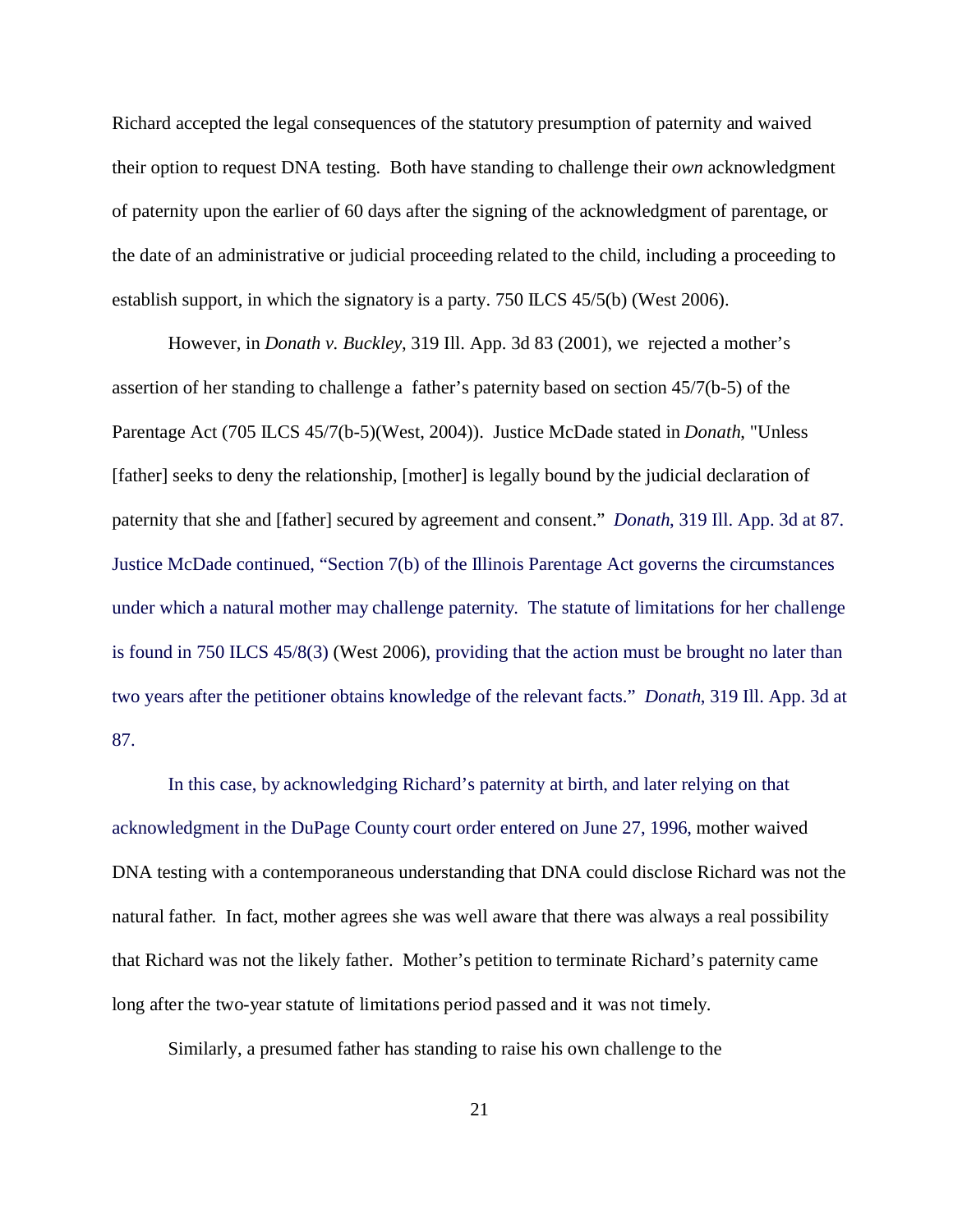acknowledgment of paternity based on fraud, duress, or material mistake of fact. *Illinois Dept. of Public Aid v. Smith*, 212 Ill. 2d 389, 405 (2004). The method for a father to raise such a challenge is to file a "proper motion under section 2-1401 of the Civil Code." *Illinois Dept. of Public Aid ex rel. Howard v. Graham*, 328 Ill. App. 3d 433, 435-436 (2002); *Smith*, 212 Ill. 2d at 399. Richard has not personally challenged his decision to step forward as the child's legal father by filing his own section 2-1401 petition claiming fraud, duress or material mistake of fact. He has not indicated that he no longer wishes to serve in the capacity as parent. These issues must be advanced by the *father* or his attorney. Mother cannot represent father's legal interests by bringing them to the attention of the court, under the pretext of consent, when that is not evident of record in this case.

Richard filed a general entry of appearance in the postjudgment proceedings, but he did not file a responsive pleading, appear in court, or approve the order vacating his parental rights. He advised the GAL that he was aware of the proceedings but, curiously, there is nothing in the record confirming he agreed with the proposed outcome. Richard did not initiate the request for court-ordered DNA testing. The DuPage County court ordered DNA testing *sua sponte* after reviewing mother's letter. Mother was the only person questioning the status of Richard as G.E.M.'s father, and we agree with respondent that she did not have standing to do so.

# IV. DuPage County Order Did Not Affect The Conclusive Presumption

## Created By the Acknowledgment of Paternity

 Respondent argues that the original determination of paternity was voluntarily agreed to by the parties, approved by the court, and remains binding on mother. Consequently, respondent challenges the obligations of paternity imposed on him by the Will County court, because the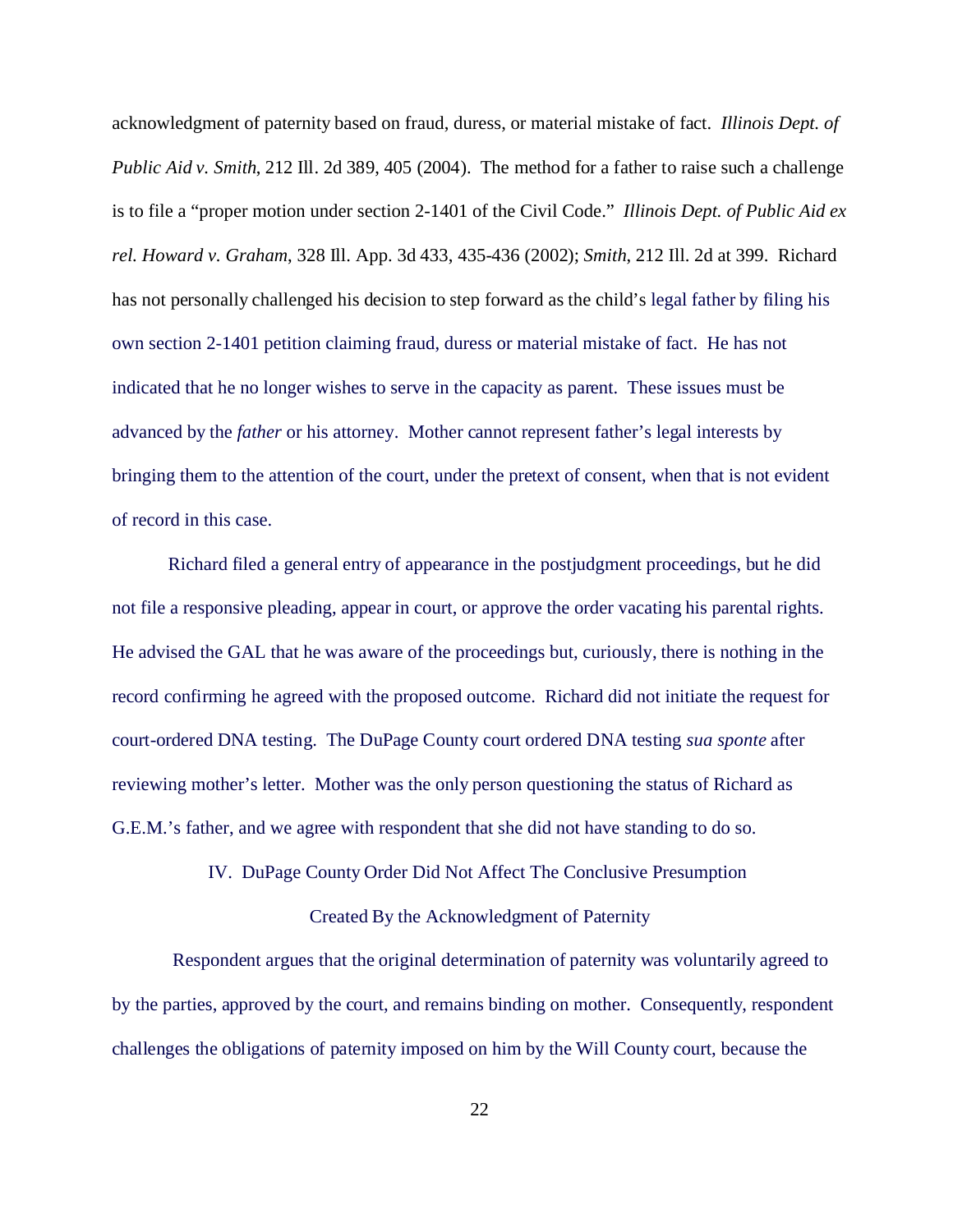DuPage County court previously named another person as G.E.M.'s father based on a verified parentage petition filed by the same mother. Mother's position urges that the DuPage County court's order not only vacated prior orders of the court but extended to negate the effect of Richard's voluntary acknowledgment of paternity at the time of the birth of the child. We are not convinced the DuPage County order affected the original acknowledgment of paternity since the judge's order was limited to "any judgments \*\*\* for child support" and "all prior orders of parentage." The presumption of paternity in this case originally arose by statute and not from an order of the court. Arguably, in order to prevail, mother was required to file a verified section 2- 1401 petition to set aside the agreed order of paternity entered by the court and then address the presumption of paternity formulating the basis for the birth certificate in this case. She has done neither.

In the case at bar, the original presumption of paternity became conclusive and final 60 days after the voluntary acknowledgments of paternity were signed on June 22, 1995, by mother and Richard. Later, the parties consented to an agreed order of parentage in the DuPage County circuit court which was entered on June 27, 1996.

The parties did not challenge the voluntary acknowledgments of paternity within 60 days of June 22, 1995. Moreover, neither parent filed an action to challenge the agreed order within 30 days of June 27, 1996. Our collateral review of the DuPage County order granting mother's request to set aside the 1996 paternity order, more than two years after the order was entered, is *de novo*. *People v. Vincent*, 226 Ill.2d 1, 26 (2007).

The well-established rule, applicable here, is that a court loses jurisdiction 30 days following the entry of a final order. *People v. Price*, 364 Ill. App. 3d 543, 547 (2006). In *Price*,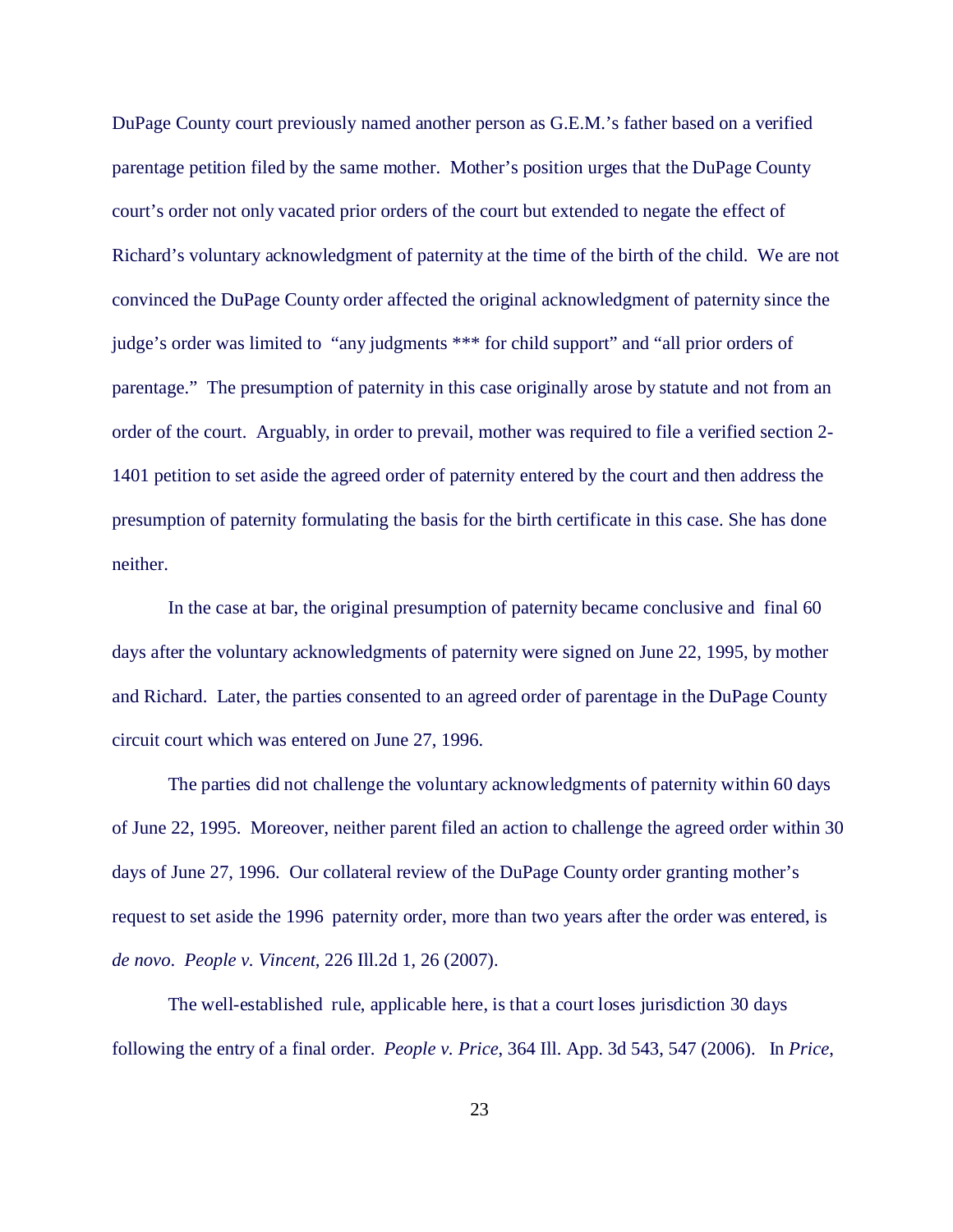364 Ill. App. 3d at 545, the appellate court held that the trial court lost jurisdiction to consider the defendant's untimely motion. Even though the parties in *Price* proceeded to hearing on the defendant's motion without objection, the State's failure to object did not give the trial court the authority to proceed. *Price*, 364 Ill. App. 3d at 547. Lack of subject matter jurisdiction is not subject to waiver and cannot be cured through consent of the parties. *Price*, 364 Ill. App. 3d at 547 (citing *People v. Flowers,* 208 Ill. 2d 291, 303 (2003)); see also *Lowenthal v. McDonald*, 367 Ill. App. 3d 919, 924 (2006).

To vacate a court order after 30 days, all requirements of the section 2-1401 must be properly pled in a petition filed with the court within the two-year limitation period. *Smith v. Airoom*, *Inc.*, 114 Ill. 2d 209, 220-221 (1986); 735 ILCS 5/2-1401(c) (West 2006). The ambit of section 2-1401 relief must not be overbroadened by the principles of equity such that an ordered concept of justice becomes diluted. *Smith v. Airoom*, 114 Ill. 2d at 227. There exists a strong judicial policy favoring the finality and stability of judgments. *Malek by Malek v. Lederle Laboratories*, 152 Ill. App. 3d 493, 497 (1987). We find these principles favoring the stability of court orders particularly poignant in the context of parentage determinations that become part of a child's personal history and sense of self.

The requisites pursuant to section 2-1401 are stringent. *Cruz v. Columbus-Cuneo-Cabrini Medical Center*, 264 Ill. App. 3d 633, 636 (1994). The petitioner must affirmatively set forth factual allegations supporting each of the elements. *Airoom*, 114 Ill. 2d at 220-221. In order to be legally sufficient, a request for relief under section 2-1401, based on matters outside the trial record, must be supported by the sworn allegations of the party or parties having personal knowledge of the relevant facts. *Storcz v. O'Donnell*, 256 Ill. App.3d 1064, 1069 (1993). These allegations must be set forth either by a verified petition or by an attached affidavit. *Storcz,* 256 Ill. App. 3d at 1069; see also *Mitchell v. Seidler*, 68 Ill.App.3d 478, 482 (1979). A petition which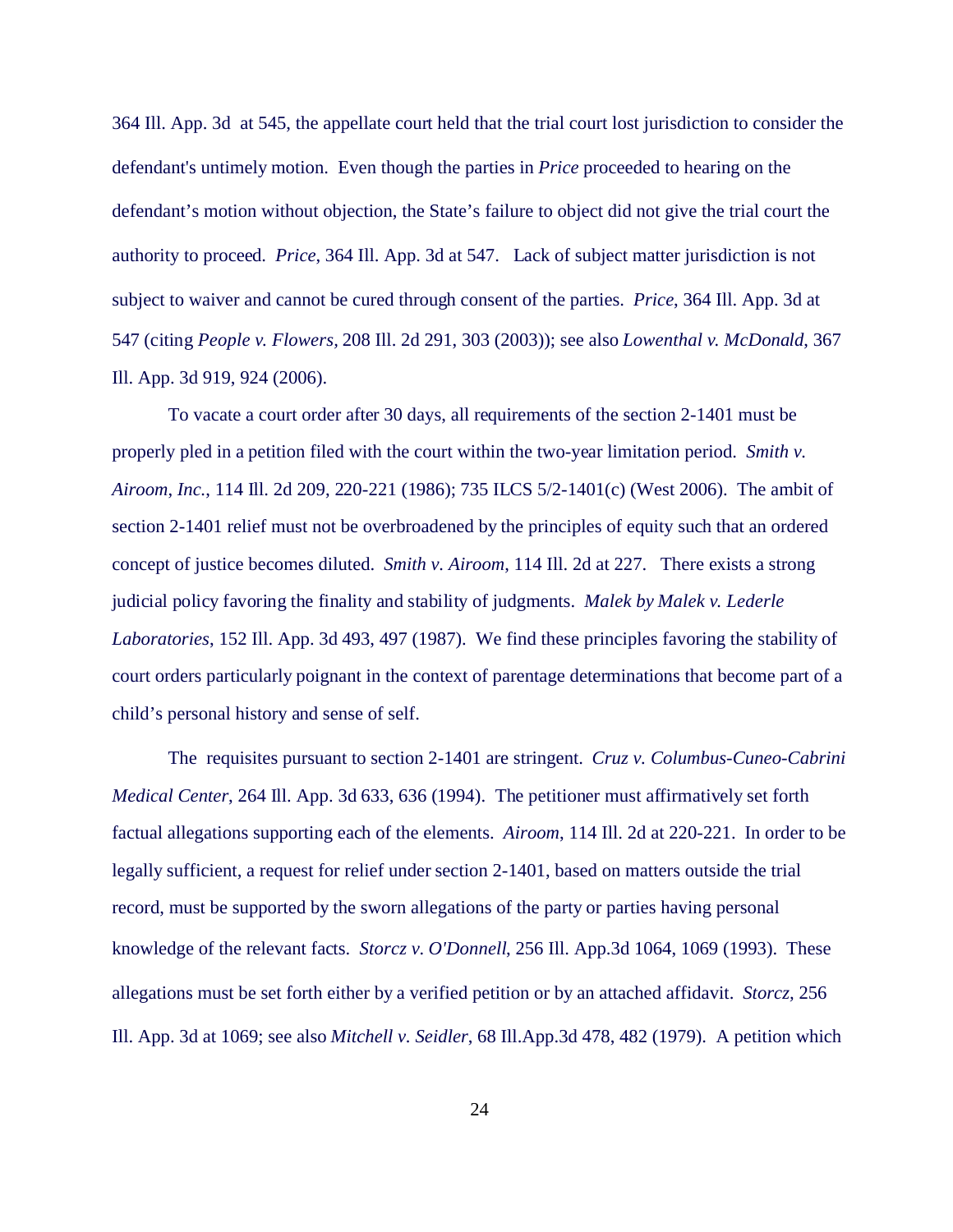is not verified and not supported by affidavit is insufficient as a matter of law. *Storcz*, 256 Ill. App. 3d at 1069.

Even if we ignore mother's lack of standing to challenge Richard's paternity, mother's written request to terminate child support fell far below the required standards of a section 2-1401 petition. Mother filed a *pro se* standardized "Motion to Terminate My Child Support and/or Maintenance" on May 9, 2000, when the child was almost five years old. Mother also sent an *ex parte* letter to the judge stating that, in fairness to her son, he should learn the identity of his father and "enable G.E.M. his right to know who he really is." Mother requested the DuPage County judge to vacate the judgment of parentage entered against Richard based only on these equitable principles. Similarly, section 8(a)(3) of the Act provides:

"An action to declare the non-existence of the parent and child relationship brought under subsection (b) of Section 7 of this Act shall be barred if brought later than two years after the petitioner obtains knowledge of relevant facts." 750 ILCS 45/8(a)(3) (West 2006).

Mother submitted her unverified letter to the DuPage court on May 9, 2000. Obviously, mother did not bring the DuPage action within 2 years of the consent judgment entered in DuPage County on June 27, 1996.

A mother may compel a person adjudicated to be the father of her child, or a person who has voluntarily acknowledged paternity of her child, to pay support and honor other statutory obligations. 750 ILCS 45/14 (West 2006). However, this case does not involve determining the existence of paternity. This matter involves releasing a father from the agreed and adjudicated obligations of paternity at the mother's request because a more suitable father might be found.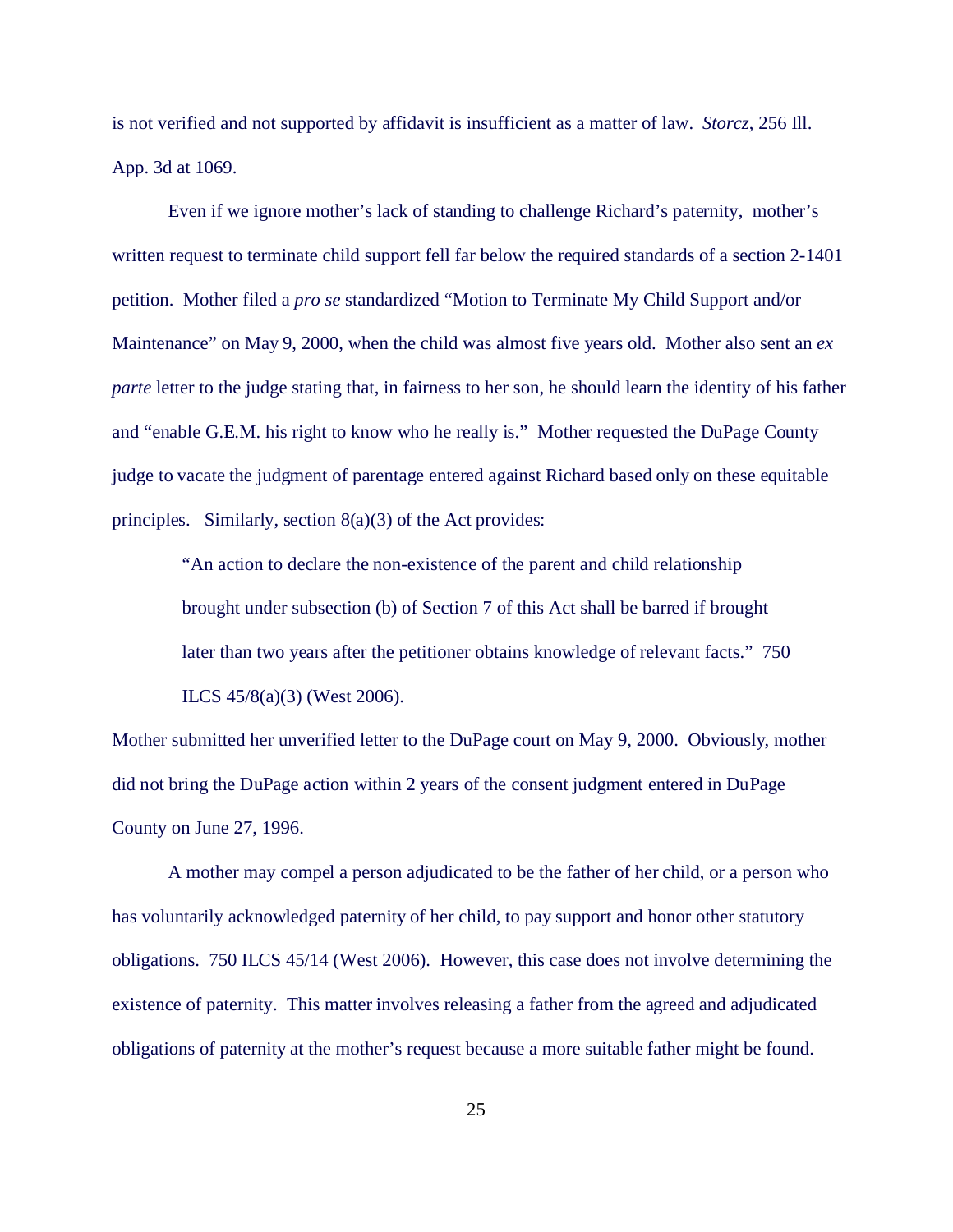We agree a mother may file a petition and name anyone she suspects to be the biological father *before* paternity is established. However, once mother dictates who should be named as the child's father and he agrees, a mother then loses the ability to name anyone else as the father, because the voluntary acknowledgment operates as if it were a final judgment entered by a court of law after 60 days. Furthermore, in this case, mother confirmed her previous acknowledgment of paternity a second time by consenting to the agreed parentage order in 1996.

When the DuPage County court entered the order vacating Richard's paternity five years after G.E.M.'s birth, a biological father had not been ascertained by DNA testing. Further, a biological father had not stepped forward to assert that his own rights had been improperly disregarded or to attempt to terminate Richard's rights in favor of the his own interests. Such circumstances might cause Richard to surrender his rights and consent to an adoption by respondent. However, such is not the case.

Sadly, the DuPage County court's order that vacated the order of parentage and support against Richard left the child without any father legally obligated to support him financially or emotionally. The record shows Richard has been an active father in this child's life. Richard has found it difficult to meet the financial obligations of support, but this is not a basis to end a parent-child relationship, especially by default.

Here, both mother and Richard had knowledge at the time of G.E.M.'s birth that one of three men could have been the father. In spite of this knowledge, both parties chose to sign the requisite forms for the birth certificate acknowledging Richard as the father of G.E.M. Both ratified this acknowledgment when they entered into an "Agreed Order [of] Parentage, Custody and Interim Support" on June 27, 1996.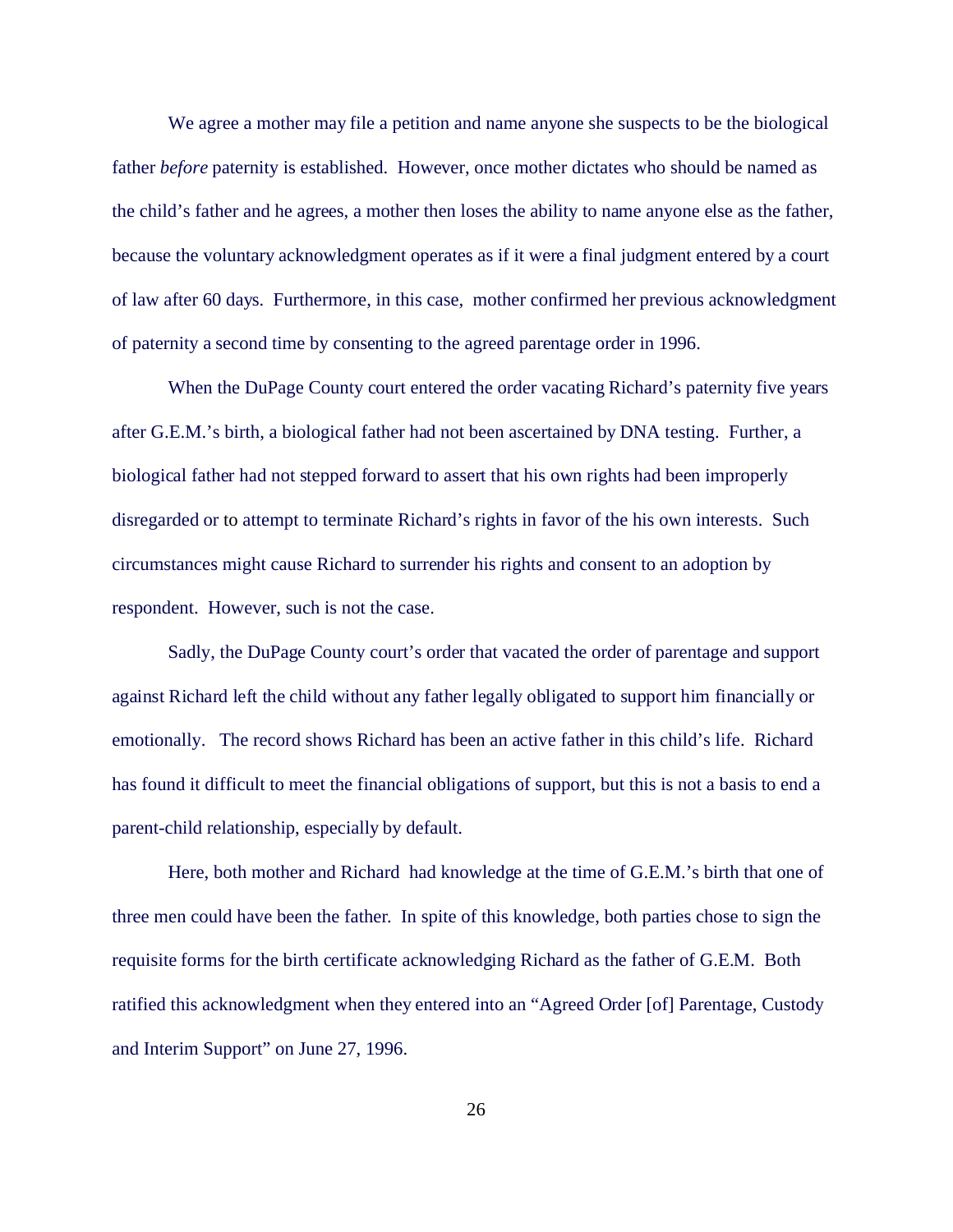Since there were questions about paternity at the time of the child's birth, either party could have asked the court to enter an order requiring DNA testing at that time, but they did not. Then, on December 11, 1997, after Richard failed to pay the court-ordered child support, mother turned to the court and requested contempt proceedings against Richard. When contempt failed to resolve the support difficulties, mother decided to explore other avenues. As mother stated in her deposition, "We said let's go get a DNA test and know for sure. This way we're all - - our minds are at ease." DNA testing could put their minds at ease, but it does relieve Richard of his parental obligations because he is conclusively legally presumed to be the father.

Mother successfully convinced the Will County judge that *res judicata* based on the DuPage County order did not bar the Will County action because respondent was not a party to the DuPage County action. We agree with mother's interpretation of the doctrine of *res judicata* but reject her conclusion that it applies here*.* The doctrine of *collateral estoppel*, not *res judicata*, determines whether this mother can prevail in a second paternity action against a second putative father, respondent, in this case.

Mother was a party to both proceedings, in DuPage County and Will County, and she may not relitigate issues previously decided in her favor in DuPage County. In the decision of *In re Paternity of Rogers*, 297 Ill. App. 3d 750 (1998), the court held the doctrine of *collateral estoppel* barred [the father] from relitigating the issue of parentage in a parentage action filed seven years after dissolution proceedings already determined the parental obligations of the father. In this case, the doctrine of *collateral estoppel* bars mother from claiming another man should be substituted as G.E.M.'s legal father based on hindsight created by the passage of time.

In this case, mother and Richard entered into a contract with society to parent this child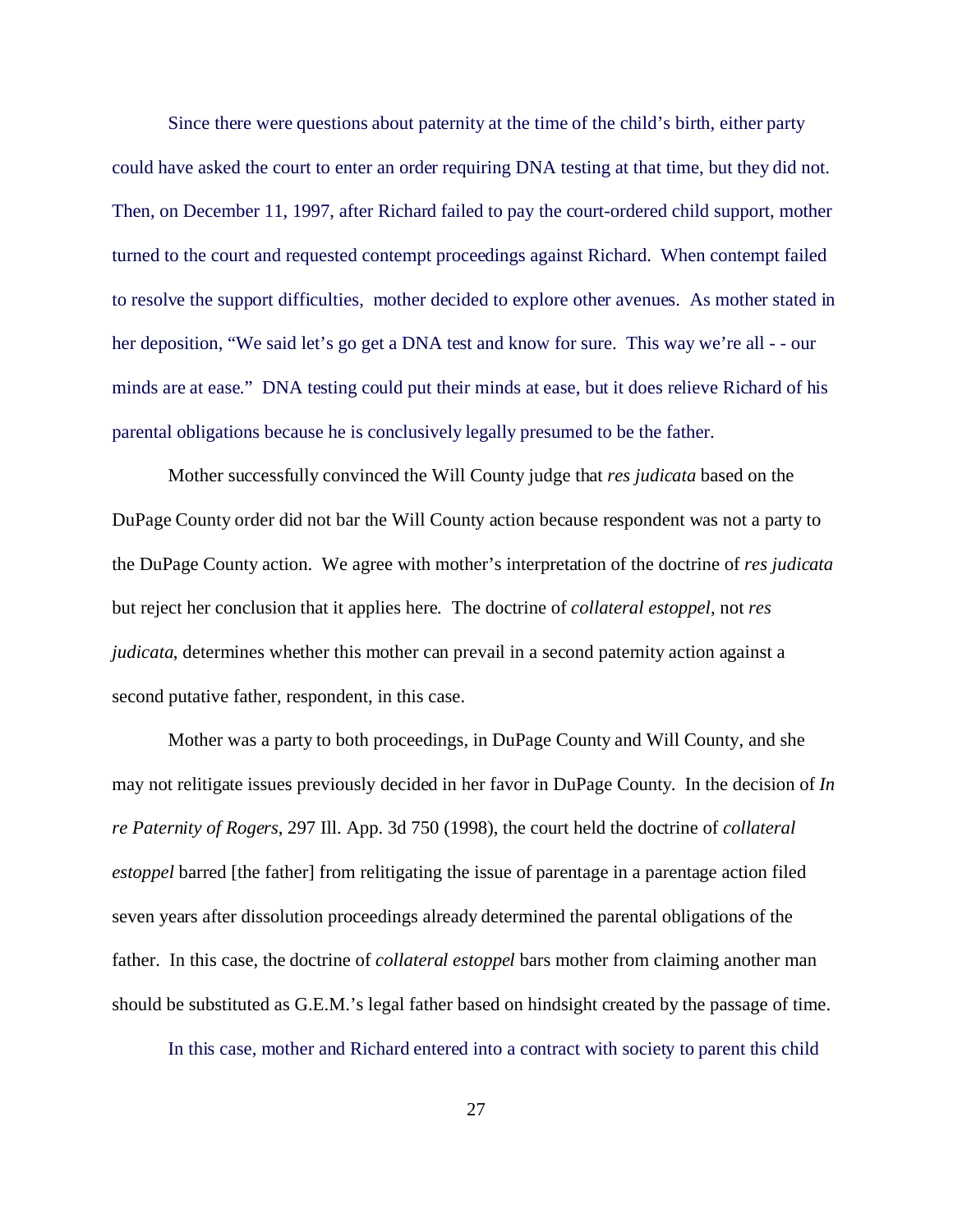together. Here, mother is bound by her decision to choose Richard to act as father to her child. by naming him in the first paternity action and consenting to that judgment. The 60-day deadline for a mother to rescind her acknowledgment of paternity has passed. Mother does not allege fraud, duress, or material mistake of fact to challenge the presumption of paternity arising from her mutual acknowledgment. 750 ILCS 45/6(d) (West 2006). Similarly, absent some showing of fraud, duress, or material mistake of fact, the 1996 consent judgment in DuPage County is binding on this mother. Since this mother did not trigger the jurisdiction of the court by filing a proper section 2-1401 petition to revisit the validity of the 1996 parentage order, we conclude that the DuPage court had no authority to vacate the 1996 order. Therefore, this DuPage County order was void and did not vacate Richard's parental rights.

Respondent argued, pursuant to Section 9 of Article VI of the Illinois Constitution, jurisdiction extends to only justiciable matters. *Belleville Toyota, Inc. v Toyota Motor Sales U.S.A., Inc.*, 199 Ill. 2d 325, 334 (2002). We agree. A litigant must file a petition framing a justiciable matter for the trial court to invoke jurisdiction. *Belleville Toyota*, 199 Ill. 2d at 334 (citing *Ligon v. Williams*, 264 Ill. App. 3d 701 (1994)).

Generally, a "justiciable matter " is a controversy appropriate for review by the court, in that it is definite and concrete, as opposed to hypothetical or moot, touching upon the legal relations of parties having adverse legal interests. *Belleville Toyota*, 199 Ill. 2d at 335. Since paternity had been decided years earlier by the DuPage County court shortly after the child's birth, the Will County court should have dismissed the cause of action against respondent because there was no justiciable matter remaining regarding the paternity of this child.